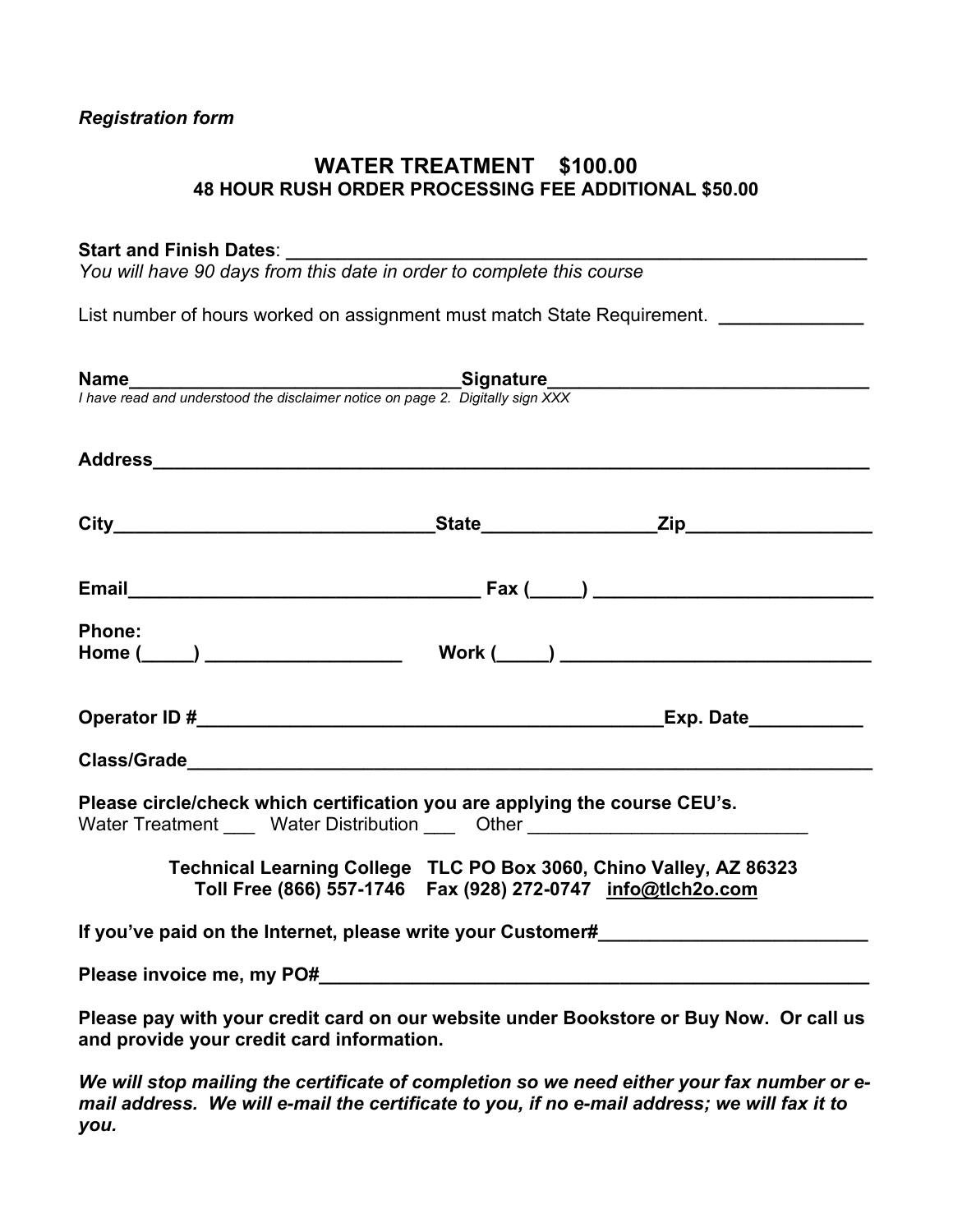# **DISCLAIMER NOTICE**

I understand that it is my responsibility to ensure that this CEU course is either approved or accepted in my State for CEU credit. I understand State laws and rules change on a frequent basis and I believe this course is currently accepted in my State for CEU or contact hour credit, if it is not, I will not hold Technical Learning College responsible. I also understand that this type of study program deals with dangerous conditions and that I will not hold Technical Learning College, Technical Learning Consultants, Inc. (TLC) liable for any errors or omissions or advice contained in this CEU education training course or for any violation or injury or neglect or damage caused by this CEU education training or course material suggestion or error. I will call or contact TLC if I need help or assistance and double-check to ensure my registration page and assignment has been received and graded.

**State Approval Listing Link**, check to see if your State accepts or has pre-approved this course. Not all States are listed. Not all courses are listed. If the course is not accepted for CEU credit, we will give you the course free if you ask your State to accept it for credit.

**Professional Engineers**; Most states will accept our courses for credit but we do not officially list the States or Agencies. Please check your State for approval.

# **State Approval Listing URL…**

*<http://www.abctlc.com/downloads/PDF/CEU%20State%20Approvals.pdf>*

*You can obtain a printed version of the course manual from TLC for an additional \$169.95 plus shipping charges.* 

# **AFFIDAVIT OF EXAM COMPLETION**

I affirm that I personally completed the entire text of the course. I also affirm that I completed the exam without assistance from any outside source. I understand that it is my responsibility to file or maintain my certificate of completion as required by the state or by the designation organization.

# **Grading Information**

In order to maintain the integrity of our courses we do not distribute test scores, percentages or questions missed. Our exams are based upon pass/fail criteria with the benchmark for successful completion set at 70%. Once you pass the exam, your record will reflect a successful completion and a certificate will be issued to you.

# **Rush Grading Service**

If you need this assignment graded and the results mailed to you within a 48-hour period, prepare to pay an additional rush service handling fee of \$50.00. This fee may not cover postage costs. If you need this service, simply write RUSH on the top of your Registration Form. We will place you in the front of the grading and processing line.

For security purposes, please fax or e-mail a copy of your driver's license and always call us to confirm we've received your assignment and to confirm your identity.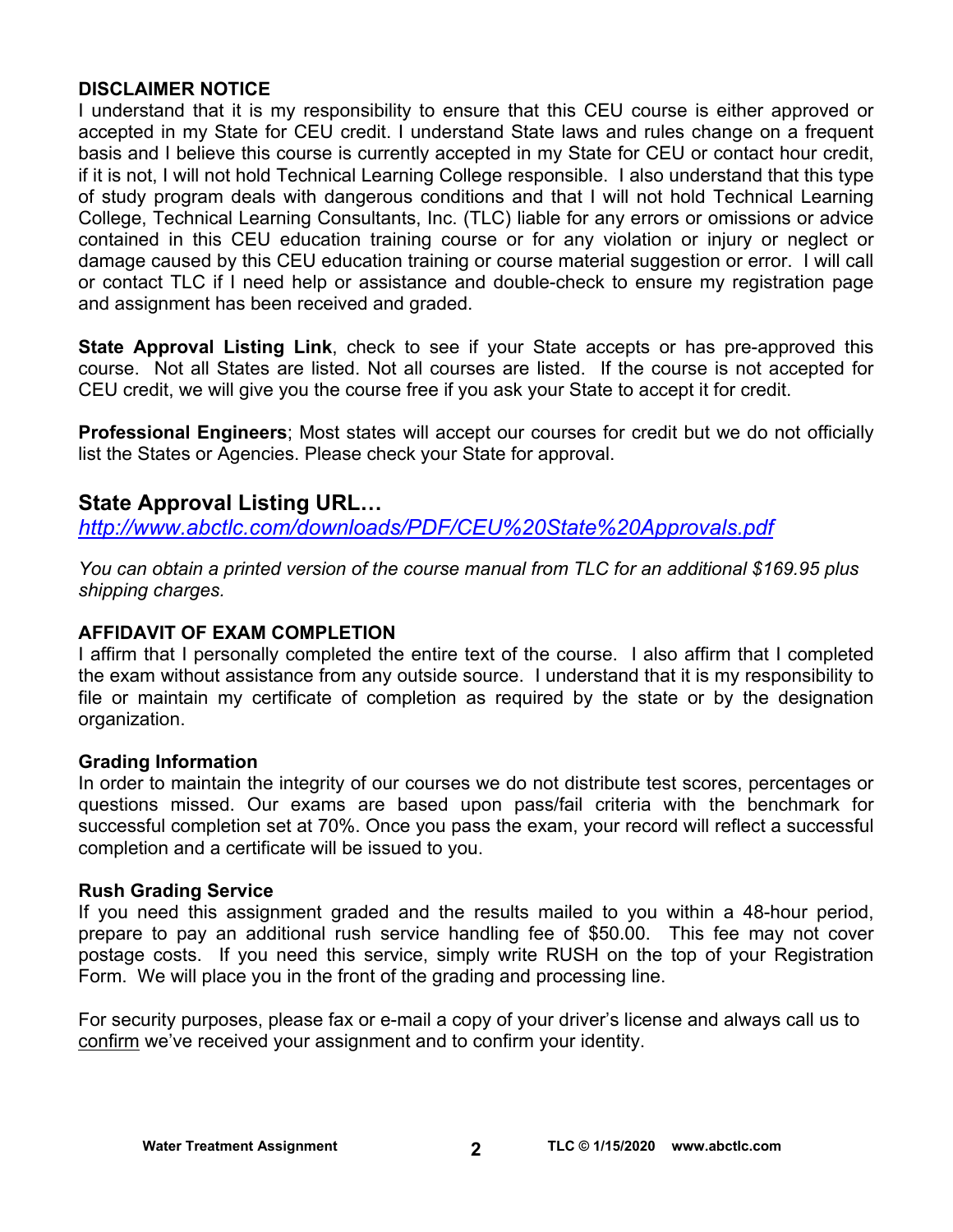# **CERTIFICATION OF COURSE PROCTOR**

Technical Learning College requires that our students who takes a correspondence or home study program course must pass a proctored course reading, quiz and final examination. The proctor must complete and provide to the school a certification form approved by the commission for each examination administered by the proctor.

**Instructions**. When a student completes the course work, fill out the blanks in this section and provide the form to the proctor with the examination.

Name of Course:  $\blacksquare$ 

Name of Licensee:  $\qquad \qquad \qquad$ 

**Instructions to Proctor**. After an examination is administered, complete and return this certification and examination to the school in a sealed exam packet or in pdf format.

I certify that:

- 1. I am a disinterested third party in the administration of this examination. I am not related by blood, marriage or any other relationship to the licensee which would influence me from properly administering the examination.
- 2. The licensee showed me positive photo identification prior to completing the examination.
- 3. The enclosed examination was administered under my supervision on . The licensee received no assistance and had no access to books, notes or reference material.
- 4. I have not permitted the examination to be compromised, copied, or recorded in any way or by any method.
- 5. Provide an estimate of the amount of time the student took to complete the assignment.

Time to complete the entire course and final exam. \_\_\_\_\_\_\_\_\_\_\_\_\_\_\_\_\_\_\_\_\_\_\_\_\_\_\_\_\_

Notation of any problem or concerns:

Name and Telephone of Proctor (please print):

Signature of Proctor

 $\overline{a}$ 

 $\overline{a}$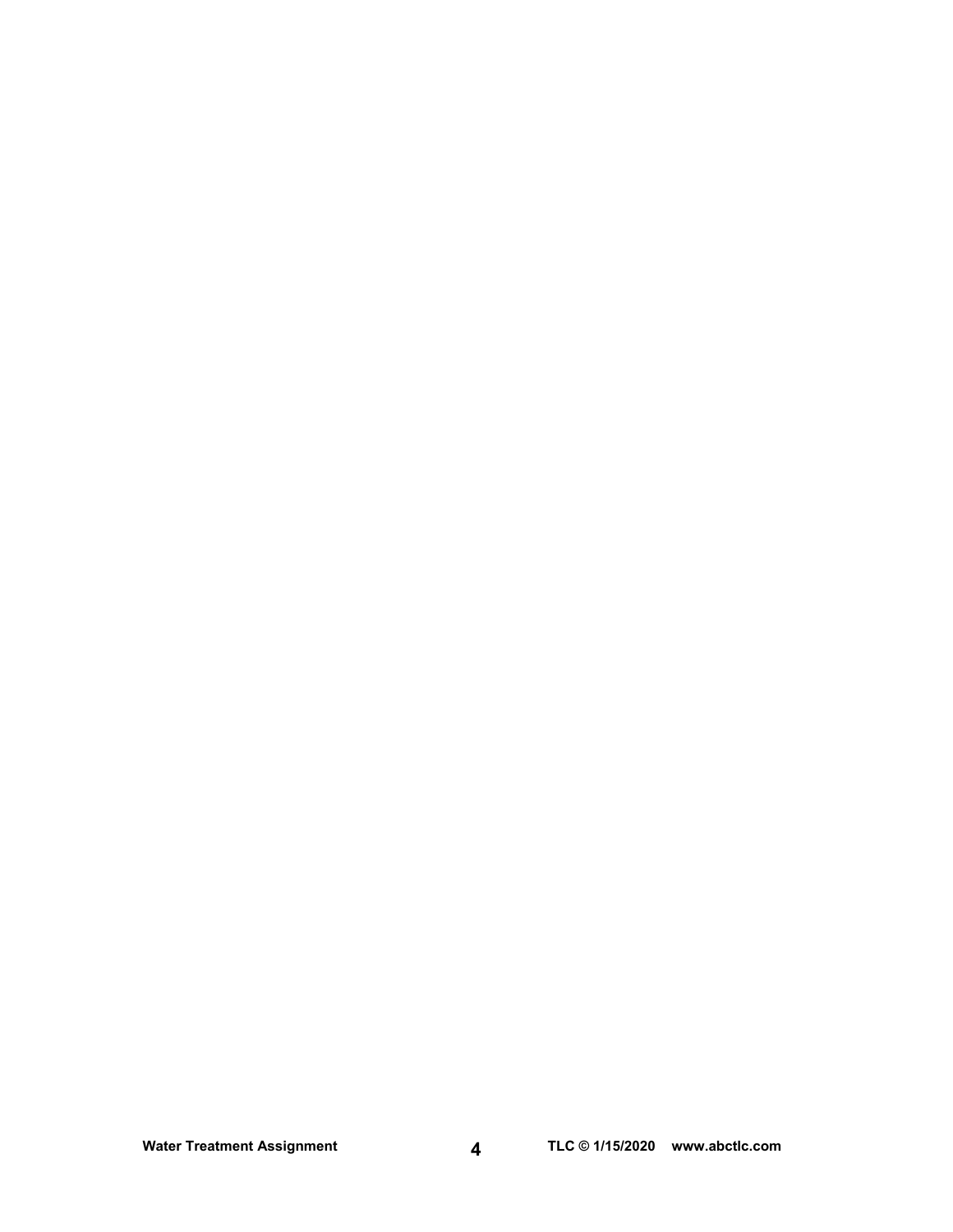# **WATER TREATMENT Answer Key**

| <b>Name</b>                                                                                                                                         |
|-----------------------------------------------------------------------------------------------------------------------------------------------------|
|                                                                                                                                                     |
| Did you check with your State agency to ensure this course is accepted for credit?<br>No refund                                                     |
| You are responsible to ensure this course is accepted for credit. No refunds.<br>Method of Course acceptance confirmation. Please fill this section |
| Website __ Telephone Call ___ Email ____ Spoke to ______________________________                                                                    |
| Did you receive the approval number, if applicable?                                                                                                 |
| What is the course approval number, if applicable?                                                                                                  |

*You can electronically complete this assignment in Adobe Acrobat DC.* 

Please Circle, Bold, Underline or X, one answer per question. A **felt tipped pen** works best.

| 1. ABCD                           | 20. A B C D | 39. A B C D     | 58. A B C D    |
|-----------------------------------|-------------|-----------------|----------------|
| 2. ABCD                           | 21. A B C D | 40. A B C D     | 59. A B C D    |
| 3. ABCD                           | 22. A B C D | 41. A B C D     | 60. A B C D    |
| 4. ABCD                           | 23. A B C D | 42. A B C D     | 61. A B C D    |
| 5. A B C D                        | 24. A B C D | 43. A B C D     | 62. A B C D    |
| 6. A B                            | 25. A B C D | 44. A B C D     | 63. A B C D    |
| 7. A B                            | 26. A B C D | 45. A B C D     | 64. A B C D    |
| 8. ABCD                           | 27. A B C D | 46. A B C D     | 65. A B C D    |
| 9. ABCD                           | 28. A B     | 47. A B C D     | 66. A B C D    |
| 10. A B C D                       | 29. A B     | 48. A B C D     | 67. A B        |
| 11. A B C D                       | 30. A B     | 49. A B C D     | 68. A B C D    |
| 12. A B                           | 31. A B     | 50. A B         | 69. A B C D    |
| 13. A B C D                       | 32. A B     | 51. A B         | 70. A B C D    |
| 14. A B                           | 33. A B     | 52. A B         | 71. A B C D    |
| 15. A B C D                       | 34. A B C D | 53. A B         | 72. A B C D    |
| 16. A B C D                       | 35. A B C D | 54. A B         | 73. A B C D    |
| 17. A B C D                       | 36. A B C D | 55. A B         | 74. A B C D    |
| 18. A B C D                       | 37. A B C D | 56. A B C D     | 75. A B        |
| 19. A B C D                       | 38. A B C D | 57. A B C D     | 76. A B        |
| <b>Water Treatment Assignment</b> |             | TLC © 1/15/2020 | www.abctlc.com |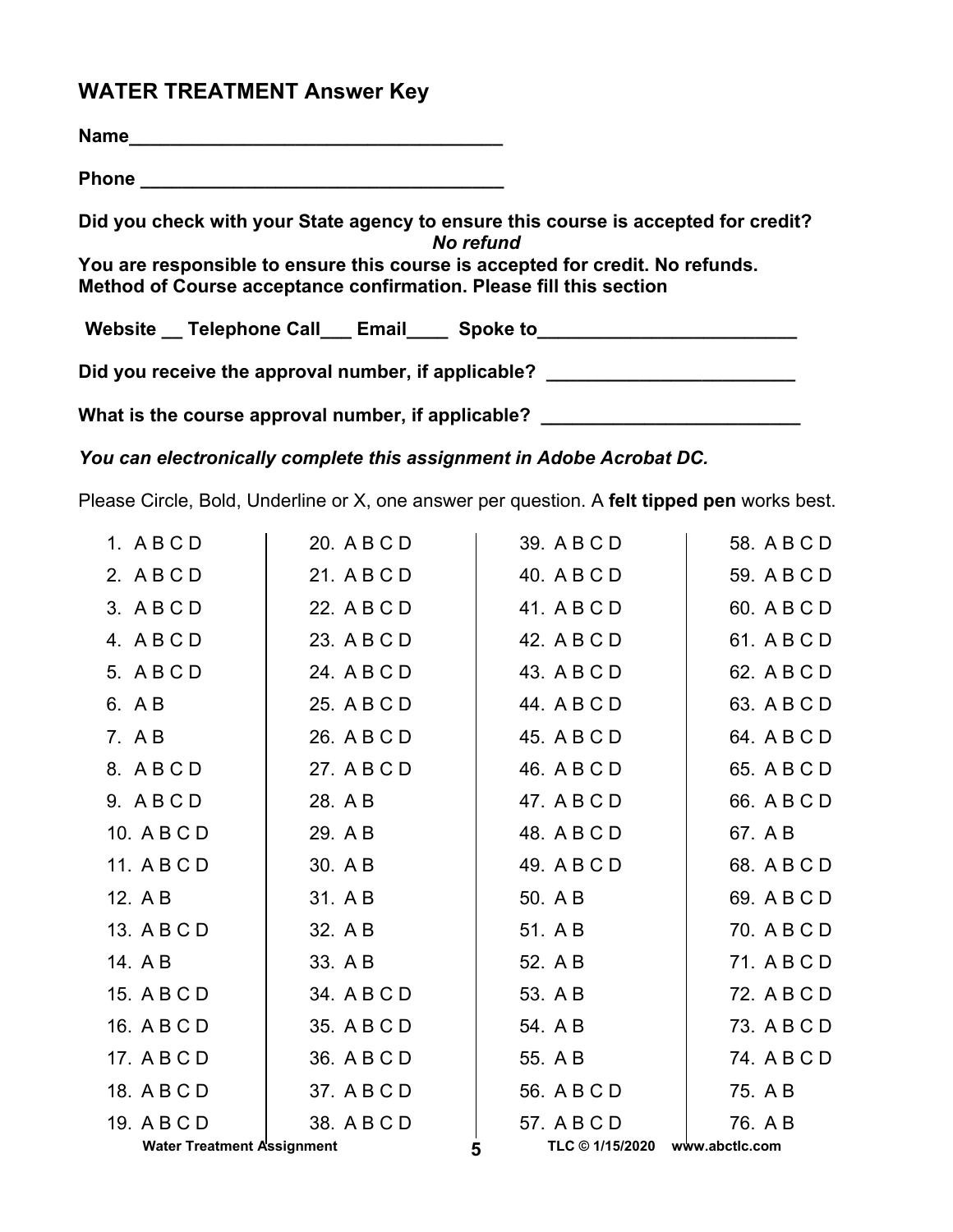|          | 77. A B C D  |          | 108. A B C D | 139. A B C D | 170. A B |              |
|----------|--------------|----------|--------------|--------------|----------|--------------|
|          | 78. AB       |          | 109. ABCD    | 140. ABCD    | 171. AB  |              |
|          | 79. ABCD     |          | 110. A B C D | 141. ABCD    |          | 172. A B C D |
|          | 80. A B      |          | 111. ABCD    | 142. A B C D | 173. A B |              |
|          | 81. A B C D  |          | 112. A B C D | 143. ABCD    | 174. A B |              |
|          | 82. A B C D  | 113. A B |              | 144. ABCD    |          | 175. A B C D |
|          | 83. A B      |          | 114. A B C D | 145. A B C D |          | 176. A B C D |
|          | 84. A B      |          | 115. ABCD    | 146. A B C D | 177. A B |              |
|          | 85. A B C D  |          | 116. A B C D | 147. A B C D | 178. A B |              |
|          | 86. A B      | 117. A B |              | 148. A B     | 179. A B |              |
|          | 87. A B C D  |          | 118. A B C D | 149. AB      | 180. A B |              |
|          | 88. A B C D  |          | 119. ABCD    | 150. A B C D | 181. AB  |              |
|          | 89. AB       |          | 120. A B C D | 151. A B C D |          | 182. A B C D |
|          | 90. A B      |          | 121. ABCD    | 152. A B     | 183. A B |              |
|          | 91. ABCD     | 122. A B |              | 153. A B C D | 184. A B |              |
|          | 92. A B C D  | 123. A B |              | 154. A B     |          | 185. A B C D |
|          | 93. A B C D  | 124. A B |              | 155. A B C D |          | 186. A B C D |
|          | 94. A B C D  | 125. A B |              | 156. A B C D |          | 187. A B C D |
|          | 95. A B C D  | 126. A B |              | 157. A B C D | 188. A B |              |
|          | 96. ABCD     | 127. A B |              | 158. A B     | 189. AB  |              |
|          | 97. A B C D  | 128. A B |              | 159. A B C D |          | 190. A B C D |
|          | 98. ABCD     | 129. AB  |              | 160. A B     |          | 191. ABCD    |
|          | 99. ABCD     | 130. A B |              | 161. A B C D |          | 192. A B C D |
|          | 100. A B     | 131. AB  |              | 162. A B C D | 193. A B |              |
|          | 101. ABCD    | 132. A B |              | 163. A B     |          | 194. A B C D |
| 102. AB  |              | 133. AB  |              | 164. AB      | 195. A B |              |
| 103. AB  |              | 134. A B |              | 165. A B     | 196. A B |              |
| 104. A B |              |          | 135. A B C D | 166. A B     | 197. AB  |              |
| 105. A B |              | 136. A B |              | 167. A B     |          | 198. A B C D |
|          | 106. A B C D |          | 137. ABCD    | 168. A B     | 199. A B |              |
|          | 107. ABCD    |          | 138. A B C D | 169. AB      |          | 200. A B C D |
|          |              |          |              |              |          |              |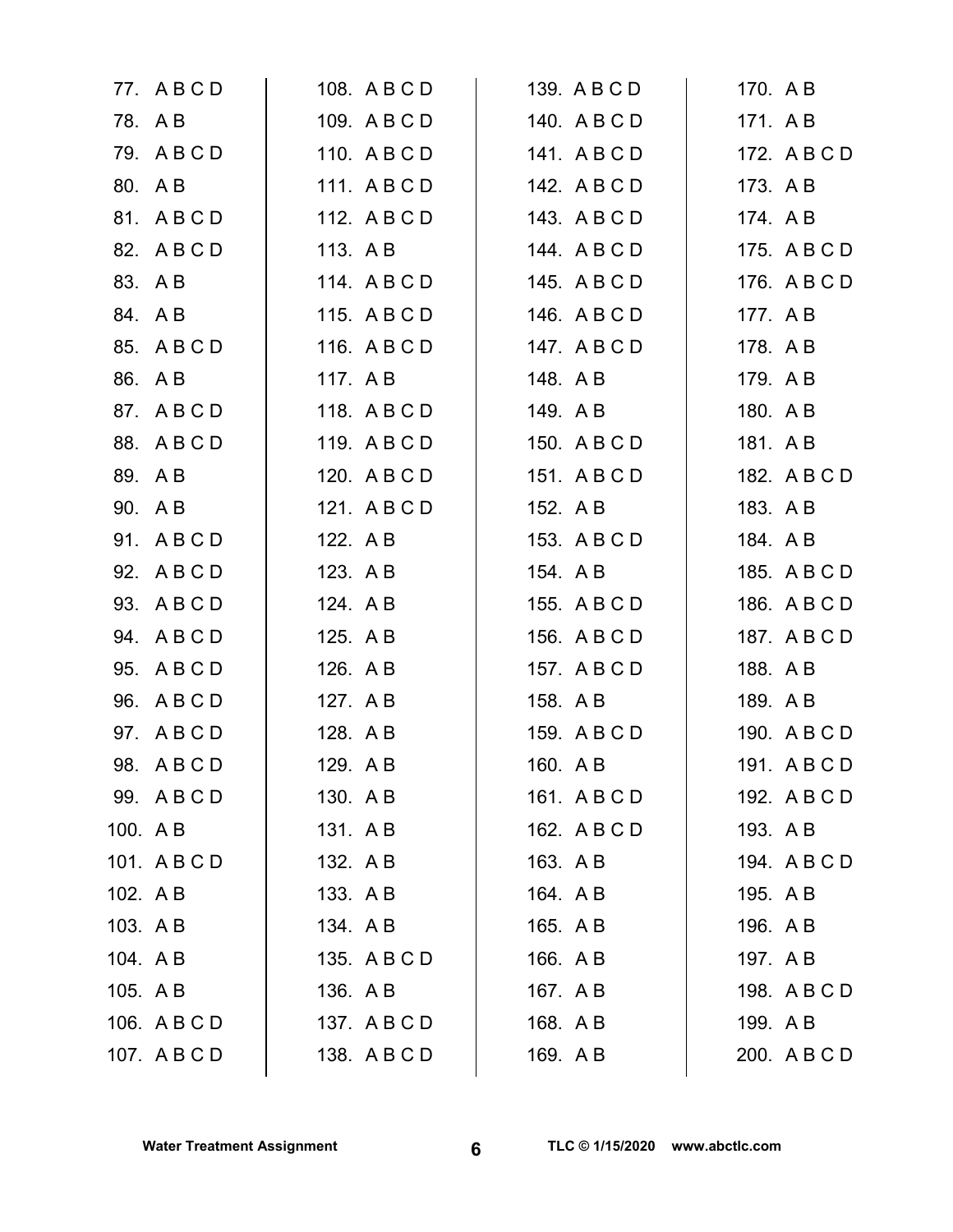*Please e-mail or fax this survey along with your final exam* 

# **WATER TREATMENT CEU COURSE CUSTOMER SERVICE RESPONSE CARD**

| NAME:                                                                                      |  |  |  |                                                                          |
|--------------------------------------------------------------------------------------------|--|--|--|--------------------------------------------------------------------------|
| E-<br>MAIL                                                                                 |  |  |  | PHONE <u>_________</u>                                                   |
| APPROPRIATE ANSWER IN THE AREA BELOW.                                                      |  |  |  | PLEASE COMPLETE THIS FORM BY CIRCLING THE NUMBER OF THE                  |
| Please rate the difficulty of your course.<br>Very Easy 0 1 2 3 4 5 Very Difficult         |  |  |  |                                                                          |
| Please rate the difficulty of the testing process.<br>Very Easy 0 1 2 3 4 5 Very Difficult |  |  |  |                                                                          |
| Very Similar 0 1 2 3 4 5 Very Different                                                    |  |  |  | Please rate the subject matter on the exam to your actual field or work. |
|                                                                                            |  |  |  | How did you hear about this Course?                                      |
| What would you do to improve the Course?                                                   |  |  |  |                                                                          |

Any other concerns or comments.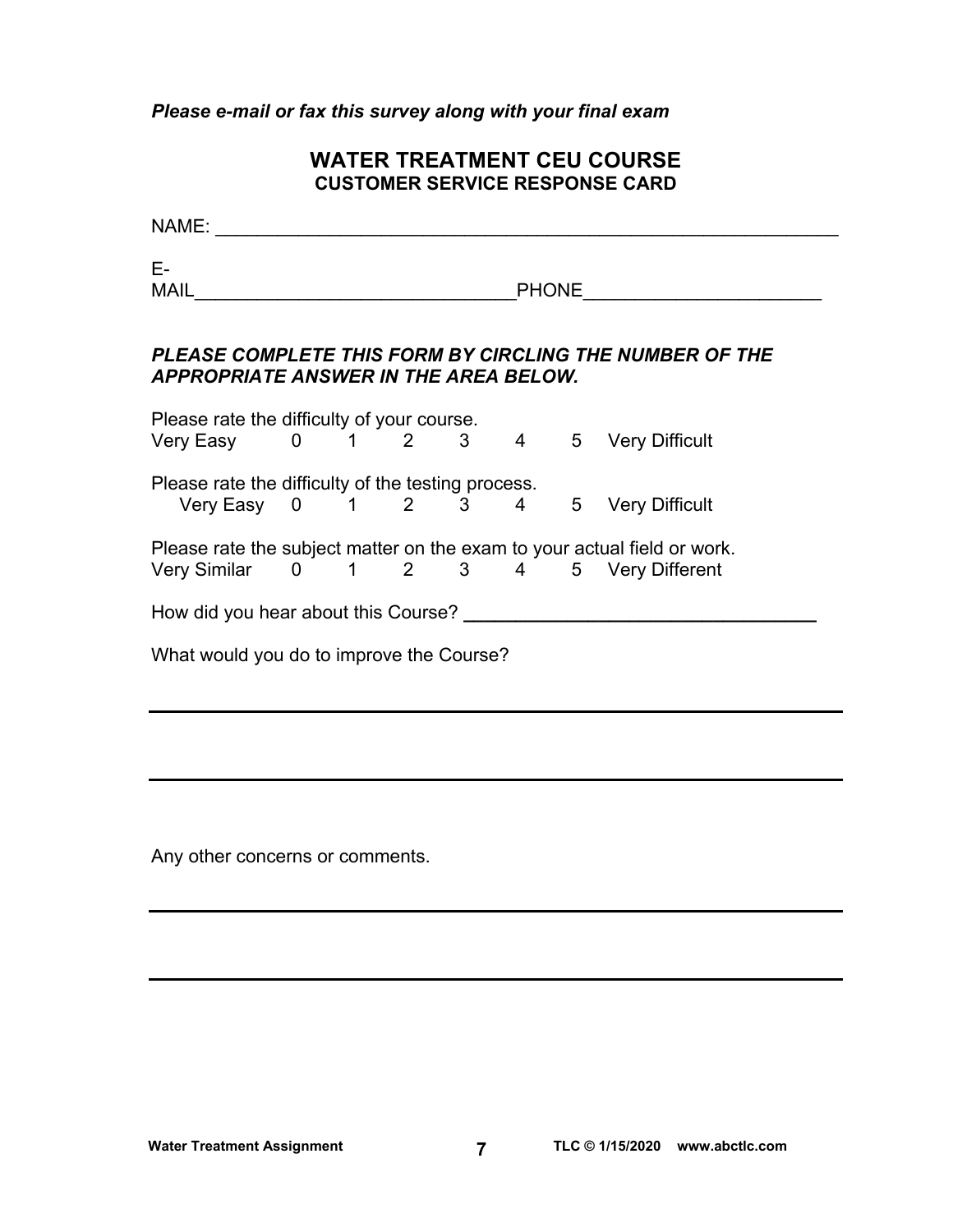# **Disclaimer Notice**

# **Amount of Time for Course Completion – How many hours you spent on course?**

**Must match State Hour Requirement \_\_\_\_\_\_\_\_\_\_ (Hours)** 

*I understand that I am 100 percent responsible to ensure that TLC receives the Assignment and Registration Key. I understand that TLC has a zero tolerance towards not following their rules, cheating or hostility towards staff or instructors. I need to complete the entire assignment for credit. There is no credit for partial assignment completion. My exam was proctored.* 

*I* will contact TLC if I do not hear back from them within 2 days of assignment submission. I will *not hold TLC liable for any errors, injury, death or non-compliance with rules. I will abide with all federal and state rules and rules found on page 2. I will forfeit my purchase costs and will not receive credit or a refund if I do not abide with TLC's rules.* 

**Please Sign that you understand and will abide with TLC's Rules.** 

**\_\_\_\_\_\_\_\_\_\_\_\_\_\_\_\_\_\_\_\_\_\_\_\_\_\_\_\_\_\_\_\_\_\_\_\_\_\_\_\_\_\_\_\_\_\_\_\_\_\_\_\_\_\_ Signature** 

# **When Finished with Your Assignment...**

# **REQUIRED DOCUMENTS**

Please scan the **Registration Page, Answer Key, Proctoring Report, Survey and Driver's License** and email these documents to [info@TLCH2O.com.](mailto:info@TLCH2O.com) 

# **IPhone Scanning Instructions**

If you are unable to scan, take a photo of these documents with your **iPhone** and send these photos to TLC, info@TLCH2O.com.

# **FAX**

If you are unable to scan and email, please fax these documents to TLC, if you fax, call to confirm that we received your paperwork. **(928) 468-0675** 

# **Rush Grading Service**

If you need this assignment graded and the results mailed to you within a 48-hour period, prepare to pay an additional rush service handling fee of \$50.00.

*This course contains general EPA's SDWA federal rule requirements. Please be aware that each state implements water / sampling procedures/ safety / environmental / SDWA regulations that may be more stringent than EPA's regulations. Check with your state environmental/health agency for more information. These rules change frequently and are often difficult to interpret and follow. Be careful to be in compliance with your regulatory agencies and do not follow this course for any compliance concerns.*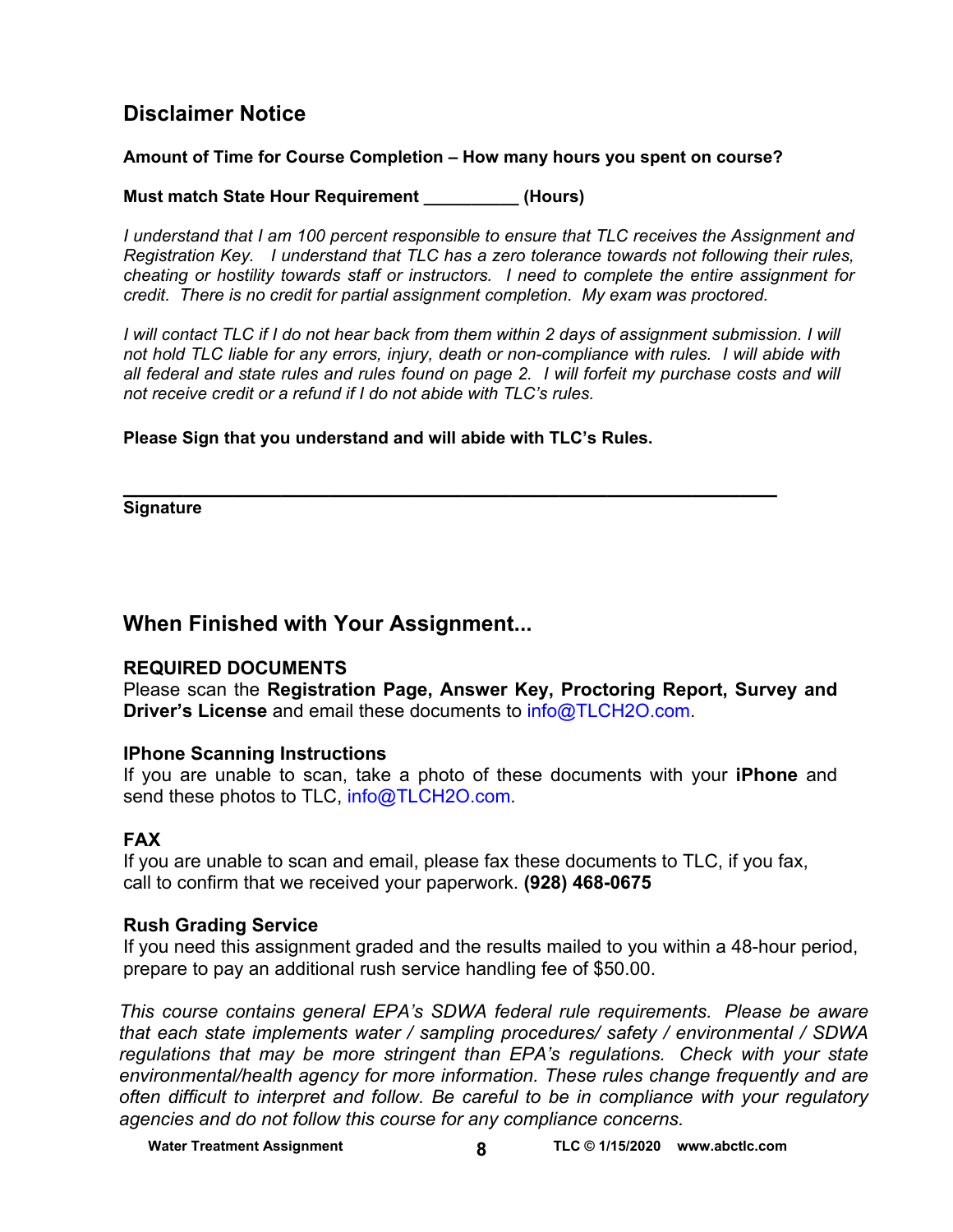# **Water Treatment CEU Training Course Assignment**

The Water Treatment CEU course assignment is available in Word on the Internet for your convenience, please visit [www.ABCTLC.com an](http://www.ABCTLC.com)d download the assignment and e-mail it back to TLC.

You will have 90 days from receipt of this manual to complete it in order to receive your Professional Development Hours (PDHs) or Continuing Education Unit (CEU). A score of 70 % or better is necessary to pass this course. If you should need any assistance, please email or fax all concerns and the completed ANSWER KEY to [info@tlch2o.com.](mailto:info@tlch2o.com) 

Select one answer per question. Please utilize the answer key. (s) on the answer will indicate either plural and singular tenses.

# *Please write down any questions you were not able to find the answers or that have errors.*

#### **Hyperlink to the Glossary and Appendix**

*<http://www.abctlc.com/downloads/PDF/WTGlossary.pdf>*

#### **Water Quality Section**

#### **Surface (Raw) Water Introduction**

1. Operators need to appropriately treat surface water is never pure of Theorem it. Most of the earth's water sources obtain their water supplies through precipitation.

- A. Excess nutrients C. Pollution
- B. Biological actions D. None of the above

2. **We construct and formation of policy measures (administrative and** engineering) revolves around most effective types of treatment methods and/or chemicals.

- A. Universal solvent C. Surface water
- B. Water quality **D. None of the above**

# **Surface Water Properties**

3. Water is accepted as the \_\_\_\_\_\_\_\_\_\_\_\_\_\_\_\_\_\_\_\_\_\_\_\_ because will dissolve most substances that comes in contact.

- A. Universal solvent C. Surface water
- B. Water quality **D. None of the above**

|  |                                        |  | 4. Runoff could produce mud, leaves, decayed vegetation, and human and animal refuse. The |  |  |                                 |  |
|--|----------------------------------------|--|-------------------------------------------------------------------------------------------|--|--|---------------------------------|--|
|  | discharge from industry could increase |  |                                                                                           |  |  | . Some lakes and reservoirs may |  |
|  | experience seasonal turnover.          |  |                                                                                           |  |  |                                 |  |

- A. Volatile organic compounds C. Excess nutrients
	-
- B. Water quality **D.** None of the above

# **Managing Water Quality at the Source**

5. Contingent upon the region, source water may have several restrictions of use as part of a Water Shed Management Plan. In some areas, it may be restricted from recreational use, discharge or runoff from agriculture, or

- A. Excess nutrients **C. Industrial and wastewater discharge**
- B. Biological actions D. None of the above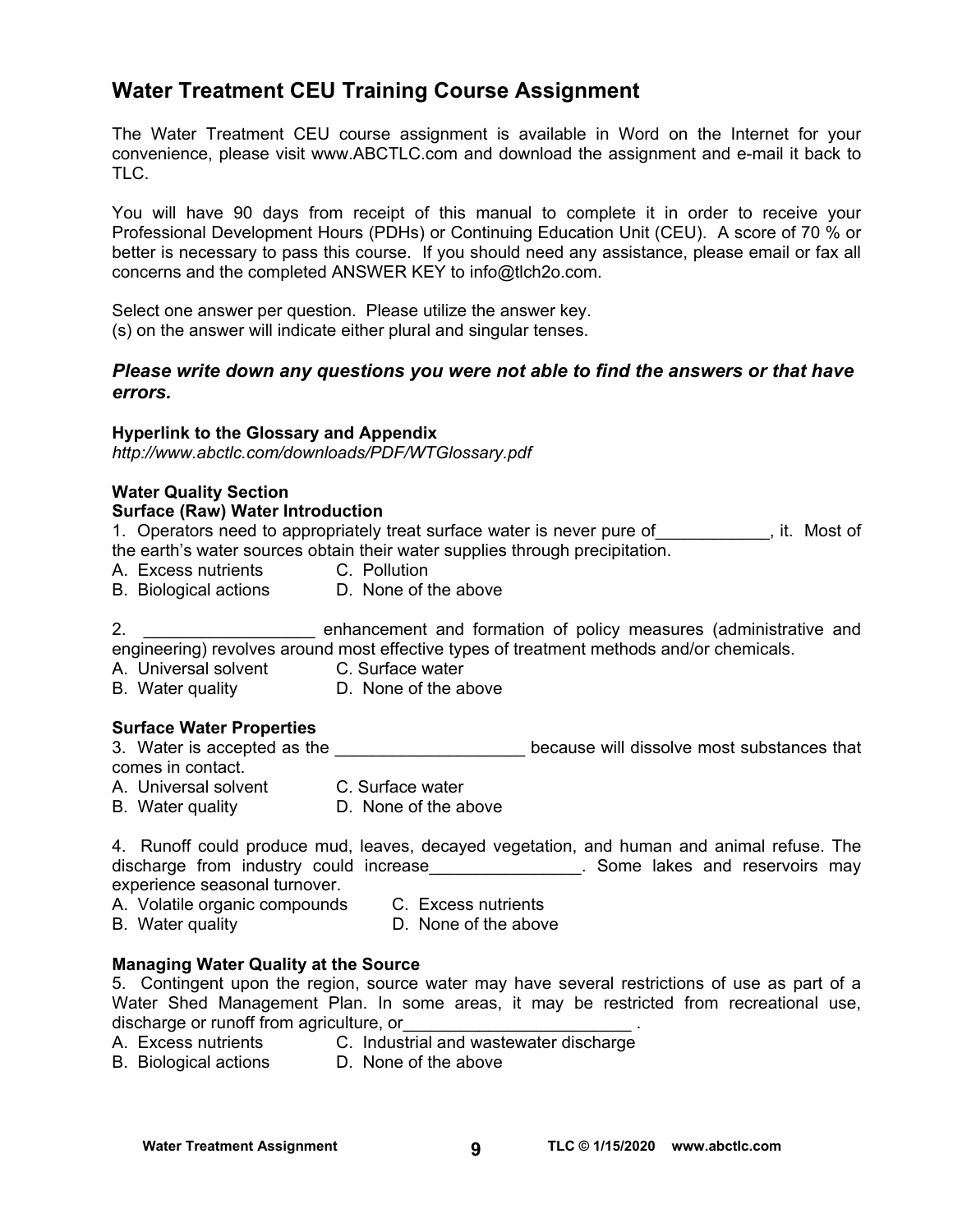6. Another characteristic of quality control is aquatic plants. The ecological equilibrium in lakes and reservoirs plays a natural part in purifying and sustaining the life of the lake. Certain vegetation removes the excess nutrients that would promote the growth of algae. Too much algae will imbalance the lake and kill fish.

A. True B. False

7. Most treatment plant upsets are such as taste and odor, color, and filter clogging is due to algae. The type of algae determines the problem it will cause, for instance slime, corrosion, color, and toxicity.

A. True B. False

8. Contingent upon federal regulations and the amount of copper found natural in water, operators have used\_\_\_\_\_\_\_\_\_\_\_\_\_\_\_\_\_\_\_\_\_\_\_\_\_, powdered activated carbon and chlorine to control algae blooms.

A. pH and alkalinity C. Potassium permanganate

B. Metals, and non-metals D. None of the above

#### **Physical Characteristics of Water**

9. Physical characteristics are the elements found that are considered alkali, metals, and nonmetals such as carbonates, fluoride, the consumer relates it to scaling of faucets or staining.

- A. pH and alkalinity C. Powdered activated carbon and chlorine
- B. Sulfides or acids D. None of the above

10. pH is the negative logarithm of the hydrogen ion concentration, [H+], a measure of the degree to which a solution is

A. Alkalinity  $\overline{C}$ . Hydrogen ion  $(H^+)$ 

B. Acidic or alkaline D. None of the above

11. The more acidic a solution the greater the hydrogen ion concentration and the lower the pH; a pH of 7.0 indicates neutrality, a pH of less than 7 indicates acidity, and a pH of more than 7 indicates

A. Acid C. Alkalinity

B. Base D. None of the above

#### **Alkalinity**

12. Alkalinity of water is its acid-neutralizing capacity. It is the sum of all the titratable bases. The measured value may vary significantly with the end-point pH used.

A. True B. False

13. \_\_\_\_\_\_\_\_\_\_\_\_\_\_\_\_\_\_\_ with an overabundance of alkaline earth metal concentrations is significant in determining the suitability of water for irrigation.

A. Alkalinity C. Hydrogen ion (H+)

B. Acid D. None of the above

14. Alkalinity measurements are used in the interpretation and control of water and wastewater treatment processes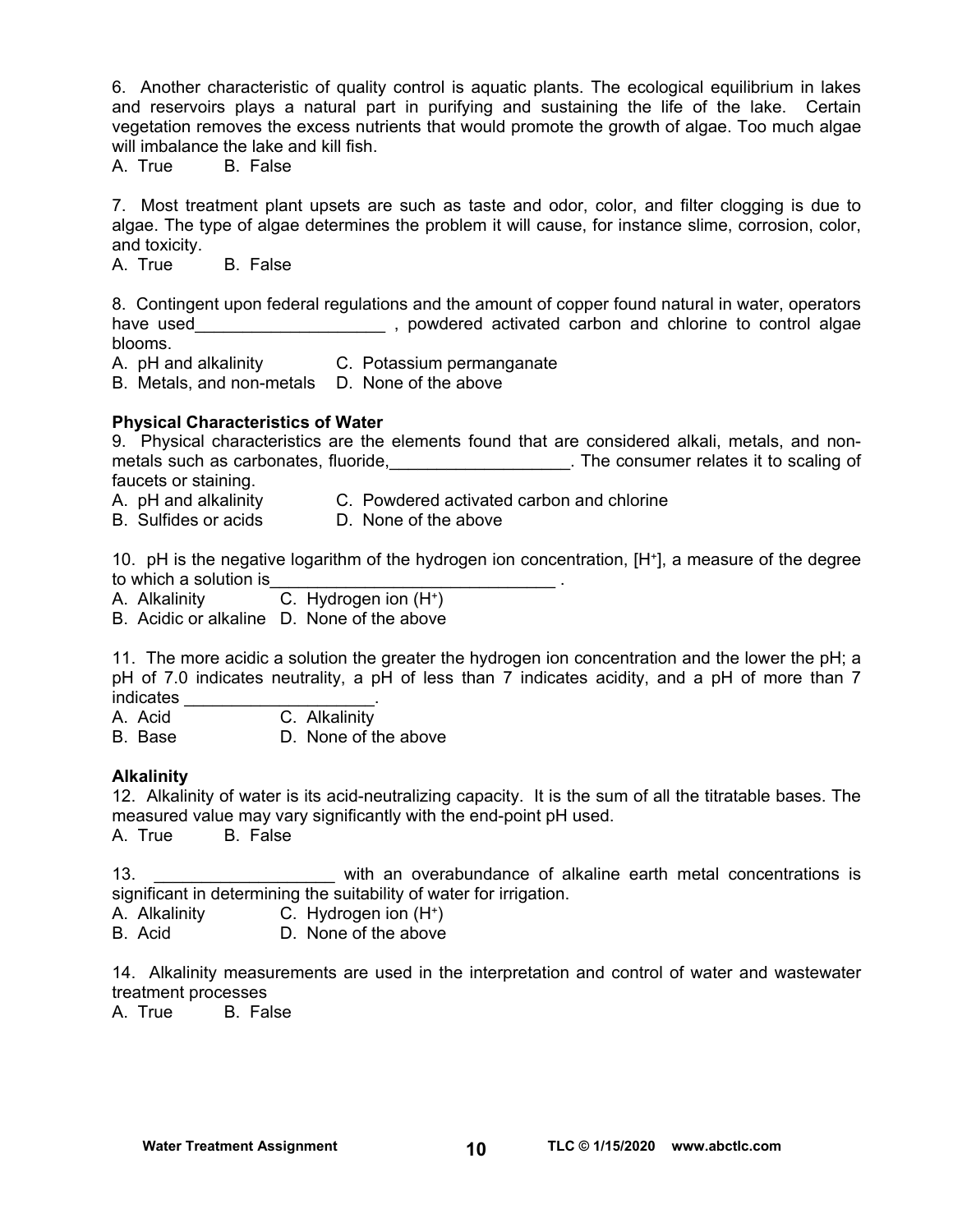# **Turbidity Introduction**

15. The turbidity in natural surface waters is composed of a large number of sizes of particles. The sizes of particles can be changing constantly, depending on precipitation and factors.

A. MCL C. Temperature

B. Manmade D. None of the above

16. Generally, higher turbidity levels require higher coagulant dosages. However, seldom is the relationship between turbidity level and **Example 2018** 11 linear.

A. Coagulant dosage **C. Temperature** 

B. Total Dissolved Solids (TDS) D. None of the above

17. Low **EXA WE** waters can be very difficult to coagulate due to the difficulty in inducing collision between the colloids.

A. Turbidity C. Total Dissolved Solids (TDS)

B. Colloids D. None of the above

# **Turbidity MCL**

18. An MCL for turbidity established by the EPA because **EXAL and SIME interferes with** disinfection. This characteristic of water changes the most rapidly after a heavy rainfall.

A. Conductivity C. Temperature

B. Turbidity D. None of the above

#### **Dissolved Oxygen**

 $\mathcal{L}=\mathcal{L}^{\mathcal{L}}$ 

19. The level of dissolved oxygen in natural waters is often a direct indication of quality, since aquatic plants produce oxygen, while microorganisms generally consume it as they feed on

- A. Pollutants C. E. coli bacteria
- B. Organic matter D. None of the above

20. **Example 20.** Some is essential for the support of fish and other aquatic life and aids in the natural decomposition of organic matter.

- A. Dissolved oxygen C. Solubility of oxygen
- B. Thermal stratification D. None of the above

# **Objections to Hard Water**

# **Scale Formation**

21. Hard water forms scale, usually exactled a variety of problems. Left to dry on the surface of glassware and plumbing fixtures, including showers doors, faucets, and sink tops; hard water leaves unsightly white scale known as water spots.

- A. Magnesium carbonate C. Calcite
- B. Calcium carbonate D. None of the above

#### **Secondary Standard**

22. TDS is most often measured in parts per million (ppm) or milligrams per liter of water (mg/L). The normal TDS level ranges from

- A. 50 ppm to 1,000 ppm C. 50 ppm to 100 ppm
- B. 5 ppm to 10 ppm D. None of the above

(S) Means the answer can be plural or singular in nature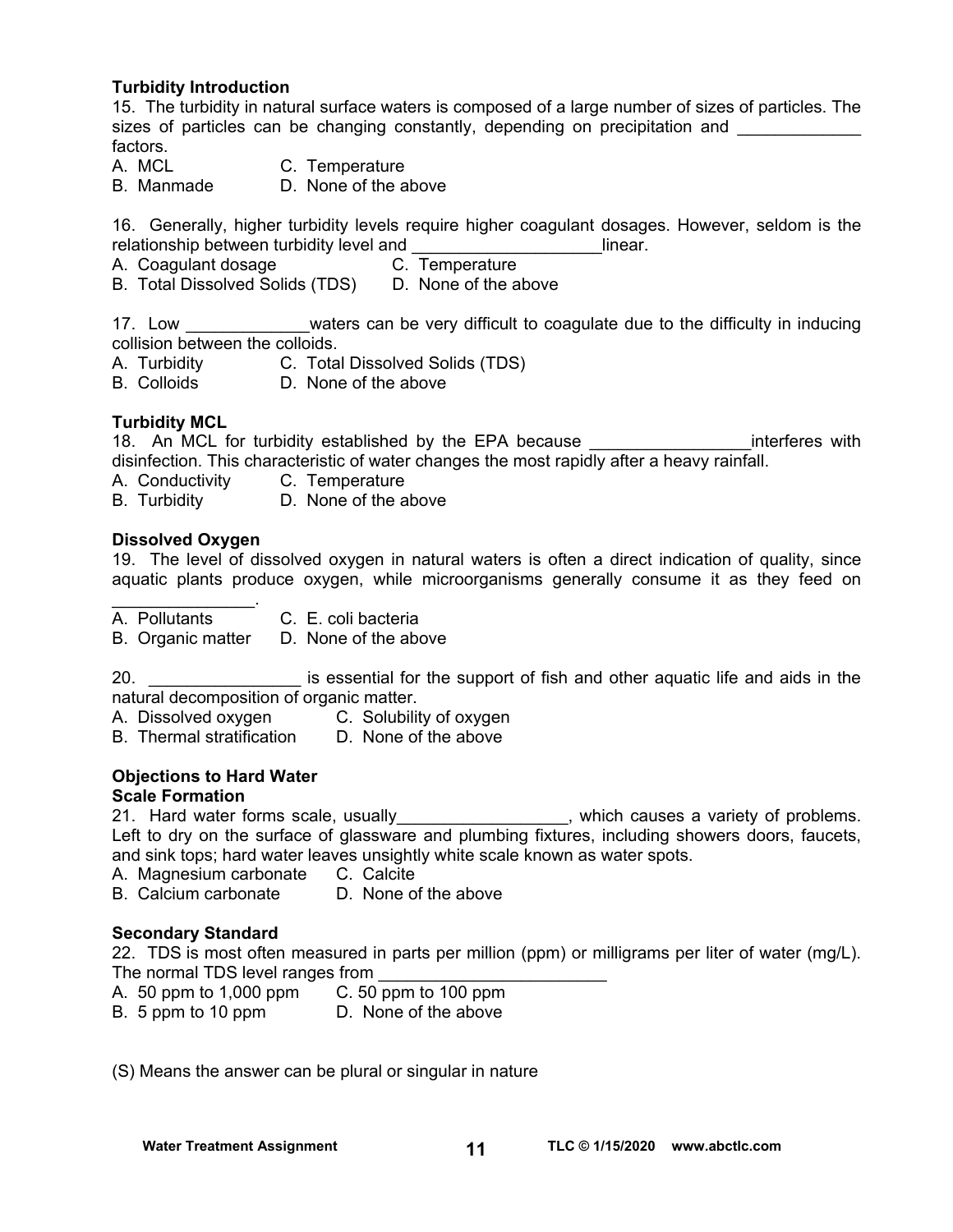#### **Langelier Saturation Index**

23. The Langelier Saturation index (LSI) is an evenness scale derived from the theoretical concept of saturation and provides an indicator of the degree of saturation of water with respect to calcium carbonate. It can be shown that the Langelier saturation index (LSI) approximates the base 10 logarithm of the  $\frac{\ }{\ }$  saturation level.<br>A Magnesium carbonate  $\frac{\ }{\ }$  C. Calcite

A. Magnesium carbonate C. Calcite<br>B. Calcium carbonate D. None of the above B. Calcium carbonate

#### **More on the Stage 2 DBP Rule**

24. Which of the following rules focuses on public health protection by limiting exposure to DBPs, specifically total trihalomethanes and five haloacetic acids, which can form in water through disinfectants used to control microbial pathogens?

- A. Stage 2 DBP rule **C. Long Term 2 Enhanced Surface Water Treatment Rule**
- B. Stage 1 DBPR D. None of the above

25. Which of the following is one of the major public health advances in the 20th century?

- A. Disinfection of drinking water C. Amendments to the SDWA
- B. Water distribution **D. None of the above**

26. The Stage 1 Disinfectants and Disinfection Byproducts Rule and \_\_\_\_\_\_\_\_\_\_, promulgated in December 1998.

A. Stage 1 DBPR C. Interim Enhanced Surface Water Treatment Rule

B. Stage 2 DBPR D. None of the above

#### **What are Disinfection Byproducts (DBPs)?**

27. Total trihalomethanes and haloacetic acids are widely occurring \_\_\_\_\_\_\_\_\_\_\_\_\_ formed during disinfection with chlorine and chloramine.

A. Gases C. Classes of DBPs

B. Substances D. None of the above

# **Are THMs and HAAs the only disinfection byproducts?**

28. The presence of TTHM and HAA5 is representative of the occurrence of many other chlorination DBPs; thus, an increase of TTHM and HAA5 generally indicates an increase of DBPs from chlorination.

A. True B. False

# **All disinfectants form DBPs in one of two reactions:**

29. Chorine and chlorine-based compounds (halogens) react with organics in water causing the hydrogen atom to substitute other atoms, resulting in halogenated by-products. A. True B. False

30. Secondary by-products are also formed when multiple disinfectants are used.<br>A. True B. False

B. False

31. The EPA Surface Water Treatment Rule (SWTR) requires systems using public water supplies from either surface water or groundwater under the direct influence of surface water to disinfect. A. True B. False

#### **Public Health Concerns**

32. Results from toxicology studies have shown several DBPs (e.g., bromodichloromethane, bromoform, chloroform, dichloroacetic acid, and bromate) to be inert to laboratory animals. A. True B. False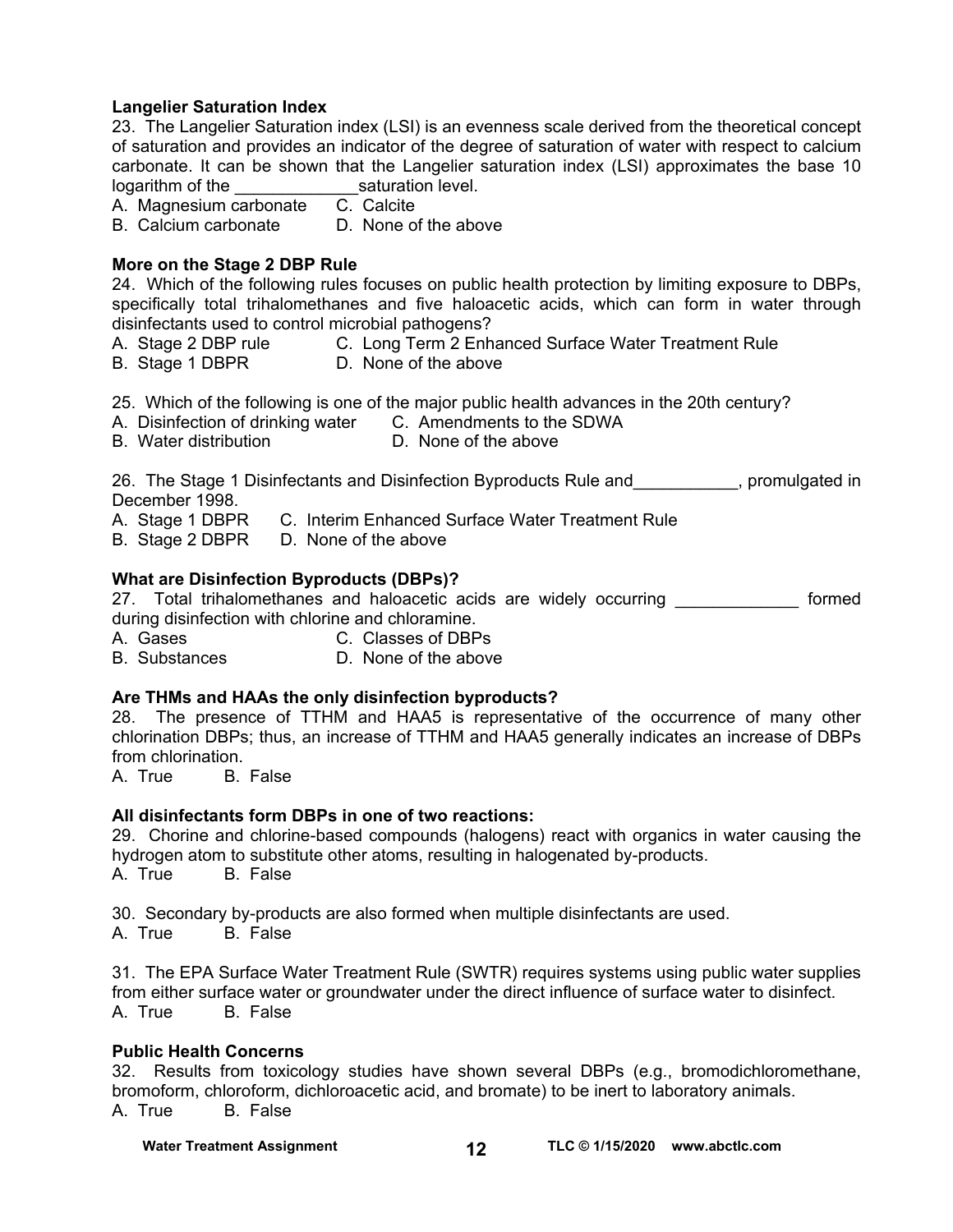33. Other DBPs (e.g., chlorite, bromodichloromethane, and certain haloacetic acids) have also been shown to cause adverse mutations (extra chromosomes) in laboratory animals. A. True B. False

# **Disinfection Byproduct Research and Regulations Summary**

**The IPCS (IPCS 2000, p. 375) reached similar conclusions:** 

34. \_\_\_\_\_\_\_\_\_\_\_\_\_\_\_\_\_is unquestionably the most important step in the treatment of water for drinking water supplies.

- A. DBP(s) C. Disinfection
- B. Turbidity (particle) D. None of the above

35. The risk of illness and death resulting from exposure to pathogens in drinking water is very much greater than the risks from

A. Disinfectants and DBPs C. Natural organic matter precursors

B. Turbidity (particle) D. None of the above

# **Controlling Disinfection Byproducts**

36. Treatment techniques are available that provide water suppliers the opportunity to maximize potable water safety and quality while minimizing the risk of  $\sim$ 

A. DBP risks C. Disinfectants and DBPs

B. Turbidity (particle) D. None of the above

# **The EPA guidance discusses three processes to effectively remove natural organic matter prior to disinfection:**

#### **Coagulation and Clarification**

37. Most treatment plants optimize their coagulation process for **Example 2018** removal.

- A. Inorganic coagulants C. Turbidity (particle)
- B. Most contaminants D. None of the above

# **Absorption**

38. Activated carbon can be used to absorb **that react with disinfectants to form** byproducts.

- A. Inorganic coagulants C. Soluble organics
- B. Most contaminants D. None of the above

# **Membrane Technology**

39. Membrane processes use hydraulic pressure to force water through a semi-permeable membrane that rejects most **Exercise 12** membrane that rejects most and the verse contractions of this technology include reverse osmosis (RO), nanofiltration (low pressure RO), and microfiltration (comparable to conventional sand filtration).

- A. Inorganic coagulants C. Insoluble organics
- B. Contaminants D. None of the above

40. EPA predicted that most water systems will be able to achieve compliance with new DBP regulations through the use of one or more of these relatively low cost methods (EPA, 1998). Water system managers may also consider switching from chlorine to alternative disinfectants to reduce formation of \_\_\_\_\_\_\_\_\_\_\_\_\_\_\_\_\_\_.

- A. THMs and HAAs C. Natural organic matter
- B. Optimization of pH D. None of the above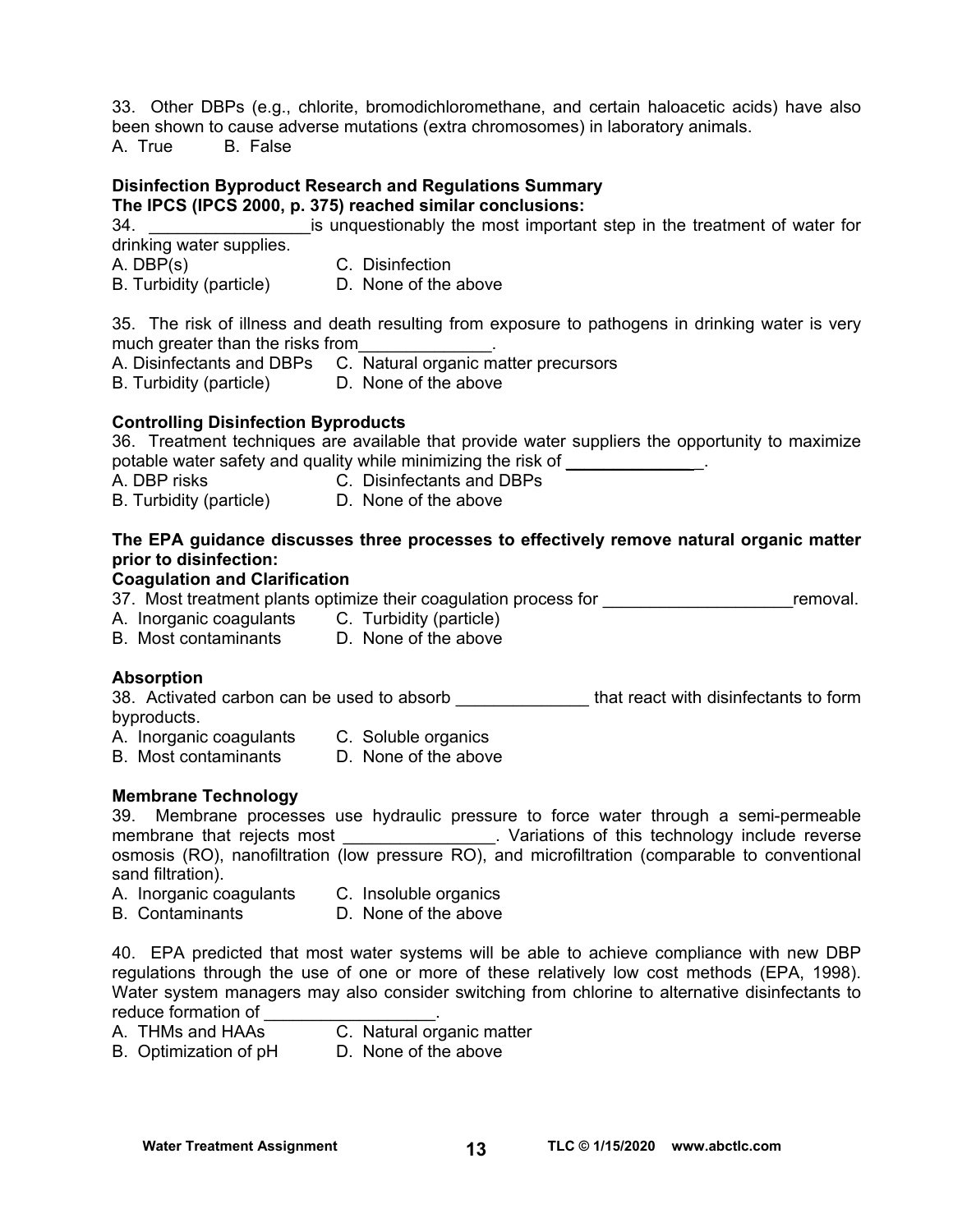#### **Organisms Descriptors and Meanings**

- 41. Photo means...
- A. Feed or nourish C. Light
- B. Other (Organic carbon) D. None of the above
- 42. Litho means...
- A. Rock C. Light
- B. Organic D. None of the above
- 43. Auto means...
- A. Without air C. Self (Inorganic carbon)
- B. With air D. None of the above

44. Aerobic means...

- A. Without air C. Self (Inorganic carbon)
- B. With air D. None of the above

45. Hetero means...

- A. Feed or nourish C. Light
- B. Other (Organic carbon) D. None of the above
- 46. Anaerobic means...
- A. Without air C. Self (Inorganic carbon)
- B. With air D. None of the above

#### **Contaminants that may be present in sources of drinking water include:**

47. Which of the following may come from a variety of sources such as agriculture, urban stormwater run-off, and residential uses?

- A. Radioactive contaminants C. Inorganic contaminants
- B. Pesticides and herbicides D. Microbial contaminants

48. Which of the following, such as viruses and bacteria, which may come from sewage treatment plants, septic systems, agricultural livestock operations and wildlife?

- A. Microbial contaminants C. Inorganic contaminants
- B. Pesticides and herbicides D. All of the above

49. Which of the following can be naturally occurring or be the result of oil and gas production and mining activities?

- A. Radioactive contaminants C. Inorganic contaminants
- B. Pesticides and herbicides D. Microbial contaminants

#### **Background**

50. Coliform bacteria and chlorine residual are the only routine sampling and monitoring requirements for small ground water systems with chlorination. The coliform bacteriological sampling is governed by the Coliform Reduction amendment of the SDWA.

A. True B. False

# **TCR**

51. The TCR recommends most of the Public Water Systems (PWS) to monitor their distribution system for bacteria according to the written sample sitting plan for that system. A. True B. False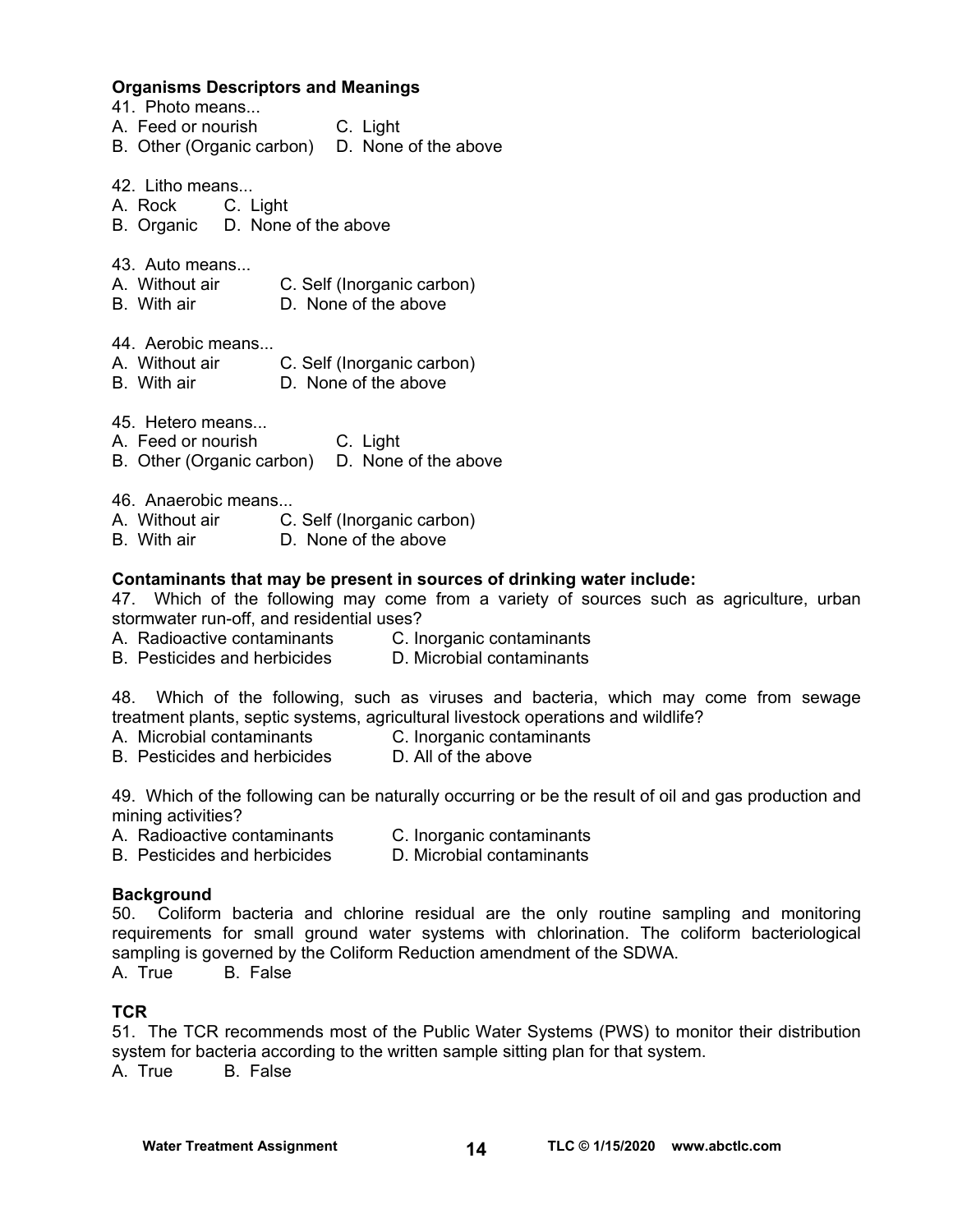# **Routine Sampling Requirements**

52. Total coliform samples must be collected by PWSs at sites that are representative of water quality throughout the distribution system according to a written sample siting plan subject to state review and revision.

A. True B. False

53. Each total coliform-positive (TC+) routine sample must be tested for the presence of heterotrophic bacteria.

A. True B. False

54. If any TC+ sample is also E. coli-positive (EC+), then the EC+ sample result must be reported to the state by the end of the month that the PWS is notified. A. True B. False

55. Reduced monitoring is general available for PWSs using only surface water and serving 1,000 or fewer persons that meet certain additional PWS criteria. A. True B. False

# **Dangerous Waterborne Microbes**

56. Which of the following is a parasite that enters lakes and rivers through sewage and animal waste. It causes cryptosporidiosis, a mild gastrointestinal disease. The disease can be severe or fatal for people with severely weakened immune systems.

A. Coliform Bacteria C. Giardia lamblia

B. Cryptosporidium D. None of the above

57. Which of the following is a parasite that enters lakes and rivers through sewage and animal waste. It causes gastrointestinal illness e.g. diarrhea, vomiting, and cramps?

A. Coliform Bacteria C. Protozoa

B. Cryptosporidium D. None of the above

58. Which of the following is a species of the rod-shaped bacterial genus Shigella?

- A. Fecal coliform bacteria C. Shigella dysenteriae
- B. Cryptosporidium D. None of the above

59. Which of the following are microscopic organisms that live in the intestines of warm-blooded animals? They also live in the waste material, or feces, excreted from the intestinal tract. When fecal coliform bacteria are present in high numbers in a water sample, it means that the water has received fecal matter from one source or another.

- A. Fecal coliform bacteria C. Shigella dysenteriae
- B. Cryptosporidium D. None of the above

60. Which of the following are common in the environment and are generally not harmful? However, the presence of these bacteria in drinking water are usually a result of a problem with the treatment system or the pipes which distribute water, and indicates that the water may be contaminated with germs that can cause disease.

A. Coliform Bacteria C. Giardia lamblia

B. Cryptosporidium D. None of the above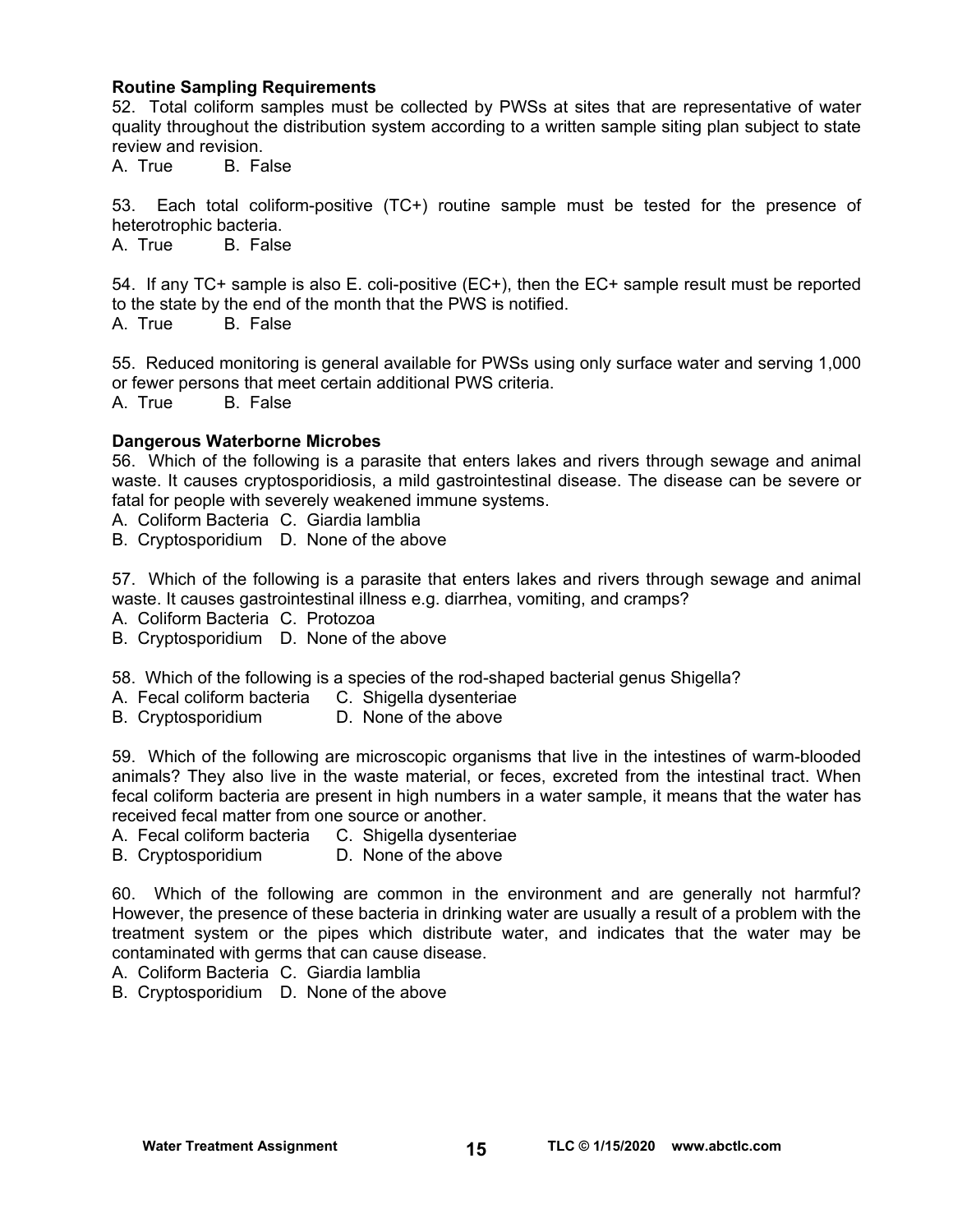61. Which of the following are bacteria whose presence indicates that the water may be contaminated with human or animal wastes? Microbes in these wastes can cause short-term effects, such as diarrhea, cramps, nausea, headaches, or other symptoms.

- A. Fecal Coliform and E. coli C. Shigella dysenteriae
- B. Cryptosporidium D. None of the above

# **Bacteriological Monitoring Introduction**

62. Which of the following are usually harmless, occur in high densities in their natural environment and are easily cultured in relatively simple bacteriological media?

- A. Indicator bacteria C. Viruses
- B. Amoebas D. None of the above
- 63. According to the text, the routine microbiological analysis of your water is for?
- A. Contamination C. Coliform bacteria
- B. Colloids D. None of the above

# **Bacteria Sampling**

64. Water samples for **the samples of the same of the same of the sterile container.** 

- A. Amoebas C. Viruses
- B. Bacteria tests D. None of the above

#### **Methods**

65. The MMO-MUG test, a product marketed as \_\_\_\_\_\_\_\_\_\_\_\_, is the most common. The sample results will be reported by the laboratories as simply coliforms present or absent.

- A. Colilert C. Total coliform analysis
- B. Coliform D. None of the above

# **Microbial Regulations**

66. One of the key regulations developed and implemented by the United States Environmental Protection Agency (USEPA) to counter pathogens in drinking water is the Surface Water Treatment Rule.

A. True B. False

# **Basic Types of Water Samples**

67. It is important to properly identify the type of sample you are collecting. A. True B. False

#### **The three (3) types of samples are:**

68. Samples collected following a coliform present routine sample. The number of repeat samples to be collected is based on the number of \_\_\_\_\_\_\_\_\_\_\_\_ samples you normally collect.

- A. Repeat C. Routine
- B. Special D. None of the above

69. A PWS fails to take every required repeat sample after any single TC+ sample

- A. Trigger: Level 1 Assessment C. All of the above
- B. Trigger: Level 2 Assessment D. None of the above

70. A PWS incurs an E. coli MCL violation.

- A. Trigger: Level 1 Assessment C. All of the above
- B. Trigger: Level 2 Assessment D. None of the above
- (S) Means the answer can be plural or singular in nature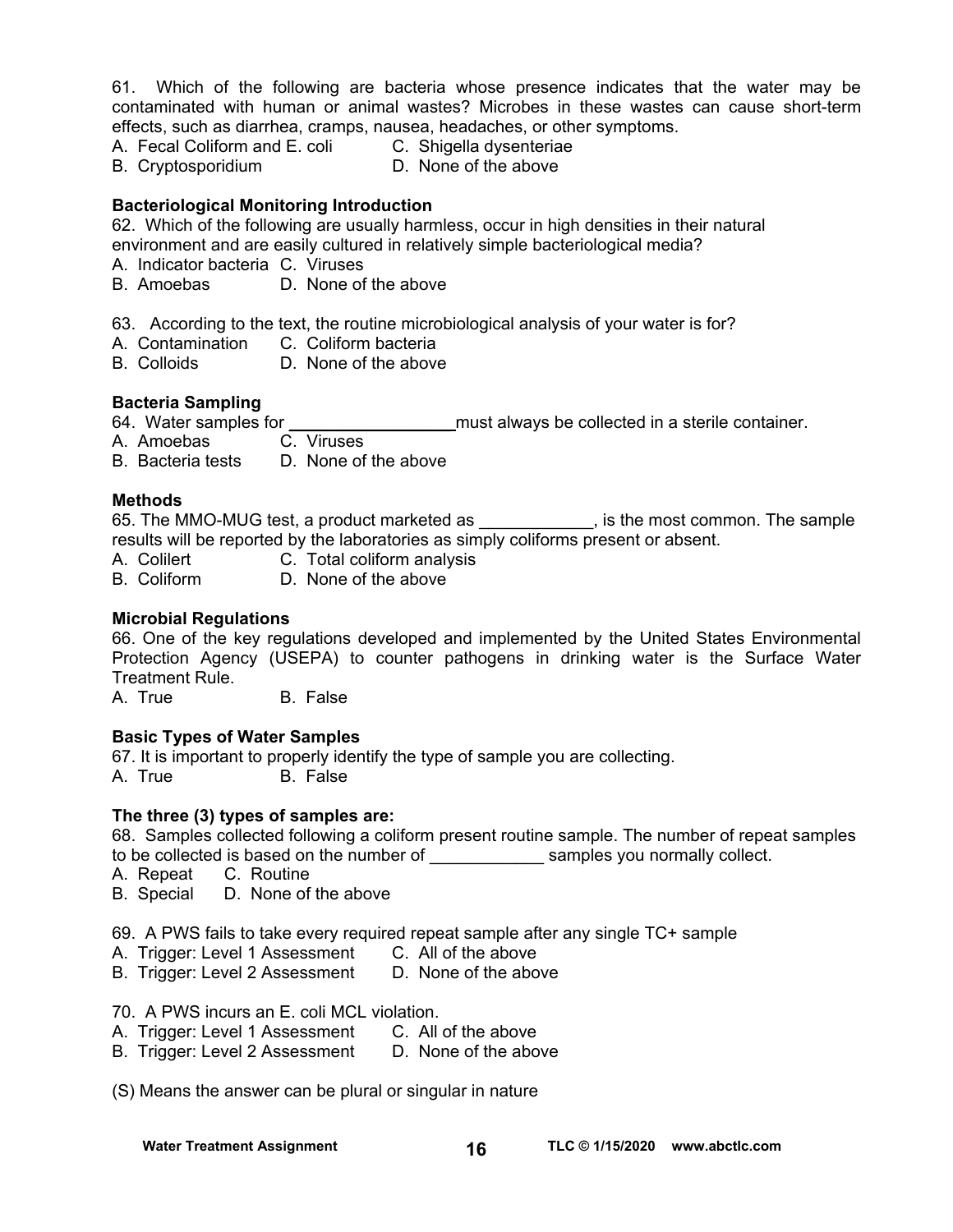71. A PWS collecting at least 40 samples per month has greater than 5.0 percent of the routine/repeat samples in the same month that are TC+.

- A. Trigger: Level 1 Assessment C. All of the above
- B. Trigger: Level 2 Assessment D. None of the above

72. A PWS has a second Level 1 Assessment within a rolling 12-month period.

- A. Trigger: Level 1 Assessment C. All of the above
- B. Trigger: Level 2 Assessment D. None of the above

73. A PWS on state-approved annual monitoring has a Level 1 Assessment trigger in 2 consecutive years.

- A. Trigger: Level 1 Assessment C. All of the above
- B. Trigger: Level 2 Assessment D. None of the above

74. A PWS collecting fewer than 40 samples per month has 2 or more TC+ routine/ repeat samples in the same month.

A. Trigger: Level 1 Assessment C. All of the above

B. Trigger: Level 2 Assessment D. None of the above

#### **Maximum Contaminant Levels (MCLs)**

75. State and federal laws establish standards for drinking water quality. Under normal circumstances when these standards are being met, the water is safe to drink with no threat to human health. These standards are known as maximum contaminant levels (MCL). When a particular contaminant exceeds its MCL a potential health threat may occur.

A. True B. False

#### **Positive or Coliform Present Results**

76. If you are notified of a positive coliform test result you need to contact either the Drinking Water Program or your local county health department within 72 hours, or by the next business day after the MCL compliance violation

A. True B. False

77. With a positive total coliform sample, you have contacted an agency for assistance, you will be instructed as to the proper repeat sampling procedures and possible corrective measures for solving the problem. It is very important to initiate the \_\_\_\_\_\_\_\_\_\_\_\_\_\_\_as the corrective measures will be based on those results.<br>A. Perform routine procedures C. Corrective measures

A. Perform routine procedures

B. Repeat sampling immediately D. None of the above

# **Heterotrophic Plate Count HPC**

78. Heterotrophic Plate Count (HPC) --- formerly known as the Bac-T plate, is a procedure for estimating the number of live heterotrophic bacteria and measuring changes during water treatment and distribution in water or in swimming pools.

A. True B. False

# **Heterotrophic Plate Count (Spread Plate Method**)

79. Which of the following provides a technique to quantify the bacteriological activity of a sample?

- A. Colonies C. Heterotrophic Plate Count
- B. Agar D. None of the above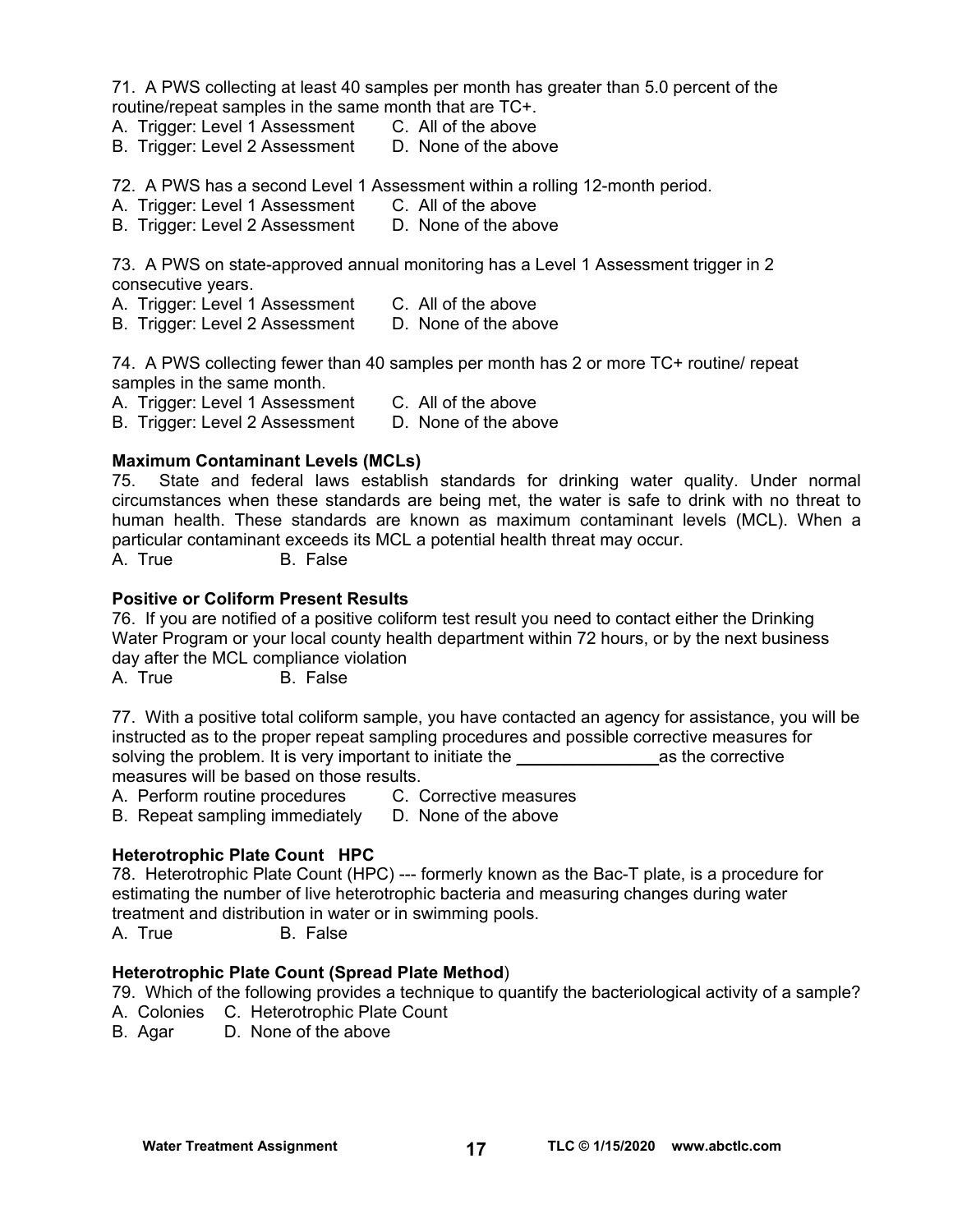# **Total Coliforms**

80. This MCL is based on the presence of total coliforms, and compliance is on a daily or weekly basis, depending on your water system type and state rule. A. True B. False

81. For systems that collect fewer than started as amples per month, no more than one sample per month may be positive. In other words, the second positive result (repeat or routine) in a month or quarter results in a MCL violation.

A. 40 C. 200

B. 100 D. None of the above

#### **The following are acute violations:**

82. Which determines a violation of nitrate?

- A. Presence C. MCLG
- B. MCL D. None of the above

# **Revised Total Coliform Rule (RTCR) Summary**

83. EPA published the Revised Total Coliform Rule (RTCR) in the Federal Register (FR) on February 13, 2013 (78 FR 10269). It is the revision to the 1989 Total Coliform Rule (TCR). A. True B. False

84. The RTCR establishes criteria for systems to qualify for and stay on for special increased monitoring, which could reduce water system problems for better system operation. A. True B. False

85. The water provider shall develop and follow a sample-siting plan that designates the PWS's collection schedule. This includes location of<br>A. Routine and repeat water samples <br>C. Microbial contamination

A. Routine and repeat water samples

- 
- B. Reduced monitoring D. Repeat water samples
- 

86. The RTCR requires public water systems that are vulnerable to microbial contamination to identify and fix problems.

A. True B. False

87. For PWSs on quarterly or annual routine sampling, collect additional routine samples (at least 3) in the month after a

- A. CCR(s) C. Total coliform positive samples
- B. PN D. TC+ routine or repeat sample

88. Community water systems (CWSs) must use specific language in their CCRs when they must conduct an assessment or if they incur\_\_\_\_\_\_\_\_\_\_\_\_\_\_\_\_.

- A. CCR(s) C. An E. coli MCL violation
- B. PN D. TC+ routine or repeat sample

89. The RTCR requires public water systems (PWSs) to meet a legal limit for E. coli, as demonstrated by required monitoring.

A. True B. False

90. The RTCR suggests the frequency and timing of required microbial testing based on, public water type and source water type.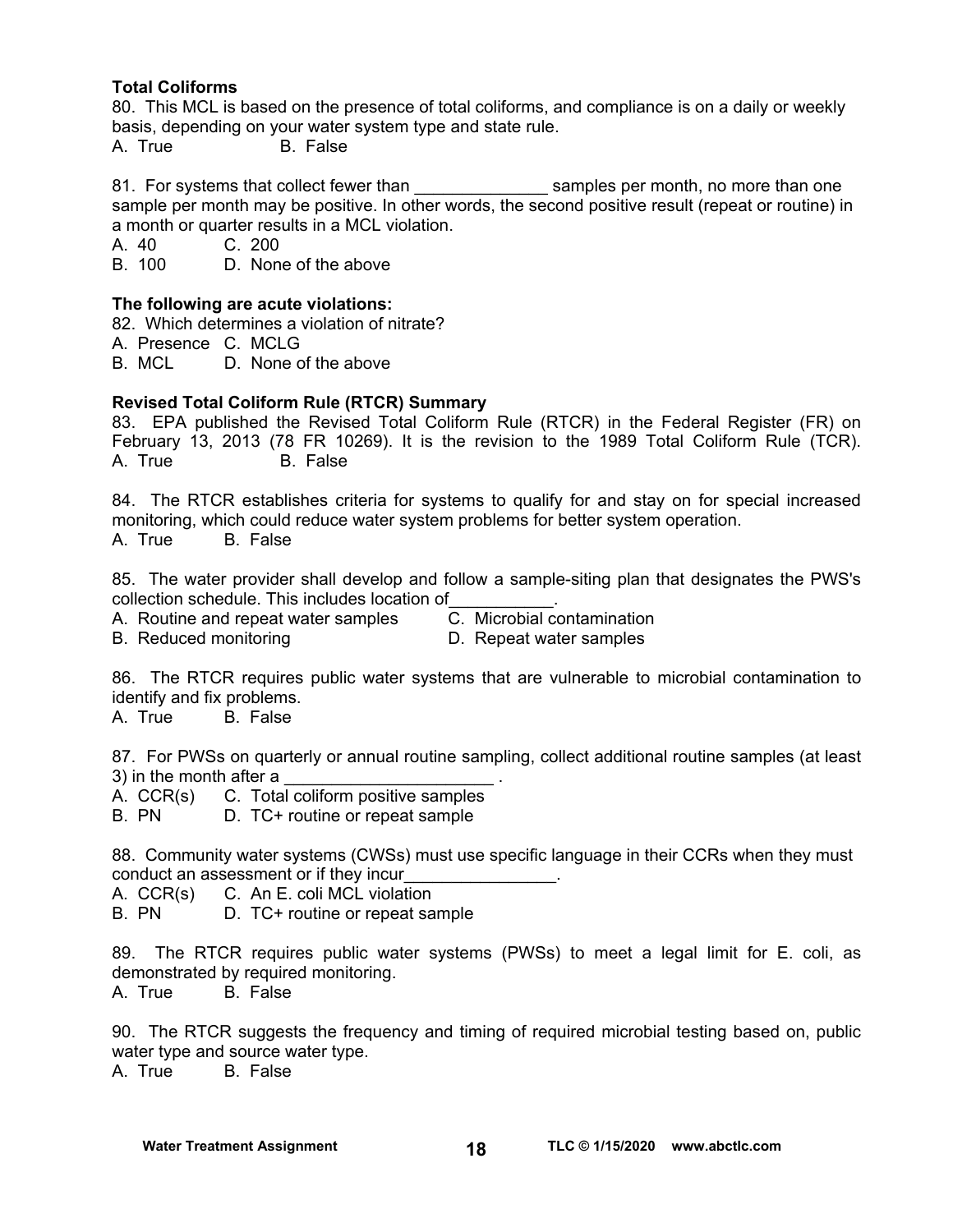# **Disinfection Key**  91. The RTCR requires 99.99% or 4 log inactivation of  $\blacksquare$ A. Enteric viruses C. Giardia lamblia cysts B. Crypto D. None of the above 92. The RTCR requires 99% or 2 log inactivation of  $\blacksquare$ A. Enteric viruses C. Giardia lamblia cysts B. Crypto D. None of the above 93. The RTCR requires 99.9% or 3 log inactivation of A. Enteric viruses C. Giardia lamblia cysts B. Crypto D. None of the above 94. The RTCR requires the chlorine residual leaving the plant must be  $=$  or  $\frac{mq}{L}$  and measurable throughout the system.  $A > 0.2$  C. 0.2 B. 2.0 D. None of the above **Waterborne Pathogen Section - Introduction Pathogen Section**  95. Most pathogens are generally associated with diseases that \_\_\_\_\_\_\_\_\_\_\_\_\_\_\_\_and affect people in a relatively short amount of time, generally a few days to two weeks. A. Cause intestinal illness C. Will cause fatalities B. Are mild in nature **D.** None of the above **How Diseases are Transmitted.**  96. Waterborne pathogens are primarily spread by the? A. Fecal-oral, or feces-to-mouth route C. Oral to fecal route B. Dermal to fecal route D. None of the above **Protozoan Caused Diseases**

97. Which of the following bugs is larger than bacteria and viruses but still microscopic; they invade and inhabit the gastrointestinal tract?

- A. Hepatitis A C. Protozoan pathogens
- B. E.coli D. None of the above

# **Giardia lamblia**

98. All of these diseases, with the exception of \_\_\_\_\_\_\_\_\_\_\_\_\_\_\_\_\_\_\_, have one symptom in common: diarrhea. They also have the same mode of transmission, fecal-oral, whether through person-to-person or animal-to-person contact.

- A. HIV infection C. Hepatitis A
- B. Giardiasis D. None of the above

# **Primary Waterborne Diseases Section Salmonella typhi**

99. Humans are the reservoir for the Salmonella typhi pathogen, which causes diarrheal illness, and also known as?

- A. Campylobacter **C. Typhoid fever**
- B. Shigella dysenteriae D. None of the above

100. Shigella species, in the United States two-thirds of the shigellosis in the U.S. is caused by Shigella dysenteriae and the remaining one-third is caused by Shigella Campylobacter.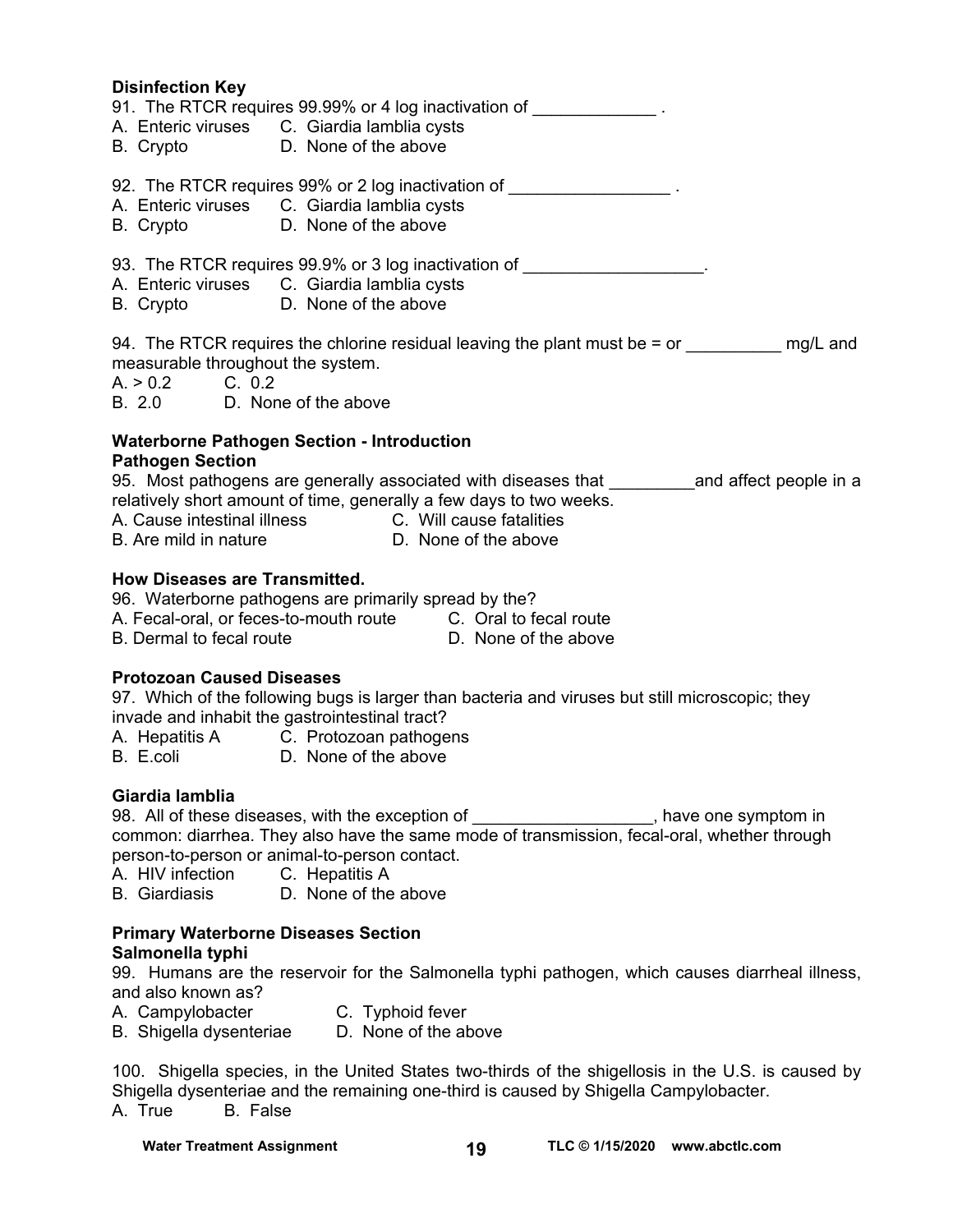101. Schistosomatidae, the basics. It is a parasite. It is acquired through dermal contact, cercarial dermatitis. It is commonly known as?

- A. Swimmer's itch C. Hemorrhagic colitis
- B. Beaver fever **D. None of the above**

# **Waterborne Bacterial Diseases**

102. Campylobacteriosis outbreaks have most often been associated with food, especially chicken and un-pasteurized milk, as well as un-chlorinated water. These organisms are also an important cause of "travelers' diarrhea." Medical treatment generally is not prescribed for campylobacteriosis because recovery is usually rapid.

A. True B. False

103. Cholera, Legionellosis, salmonellosis, shigellosis, yersiniosis, are other bacterial diseases that can be transmitted through water. All bacteria in water are readily killed or inactivated with chlorine or other disinfectants.

A. True B. False

104. Campylobacteriosis is the most common diarrheal illness caused by bacteria. Other symptoms include abdominal pain, malaise, fever, nausea and vomiting; and begin three to five days after exposure. The illness is frequently over within two to five days and usually lasts no more than 10 days.<br>A. True

B. False

# **Viruses**

#### **Coronavirus**

105. It looks like the COVID-19 coronavirus is not able to live in water. A. True B. False

#### **Chain of Custody Procedures**

106. If both parties involved in the transfer must sign, date and note the time on the chain of custody record, this is known as?

A. TC Plan C. Samples transfer possession

# B. Sample siting plan D. None of the above

#### **Factors in Chlorine Disinfection: Concentration and Contact Time**

107. Based on the work of several researchers, CXT values [ final free chlorine concentration (mg/L) multiplied by minimum contact time (minutes)], offer water operators guidance in computing an effective combination of chlorine concentration and **Example 20** achieve disinfection of water at a given temperature.

- A. Chlorine concentration C. Higher strength chlorine solutions
- B. Chlorine contact time D. None of the above

108. The CXT formula demonstrates that if an operator chooses to decrease the chlorine concentration, the required end all must be lengthened.

- A. Chlorine concentration C. Contact time
- B. Temperature D. None of the above

#### **Water Treatment Section - Preliminary Treatment Process Preliminary Treatment**

109. Weeds, leaves, and trash, if not removed, these will cause problems to the treatment plant's pumps and equipment, the best way to protect the plant is?

A. Screening C. Change source

B. Super settling D. None of the above

Water Treatment Assignment **TLC © 1/15/2020** www.abctlc.com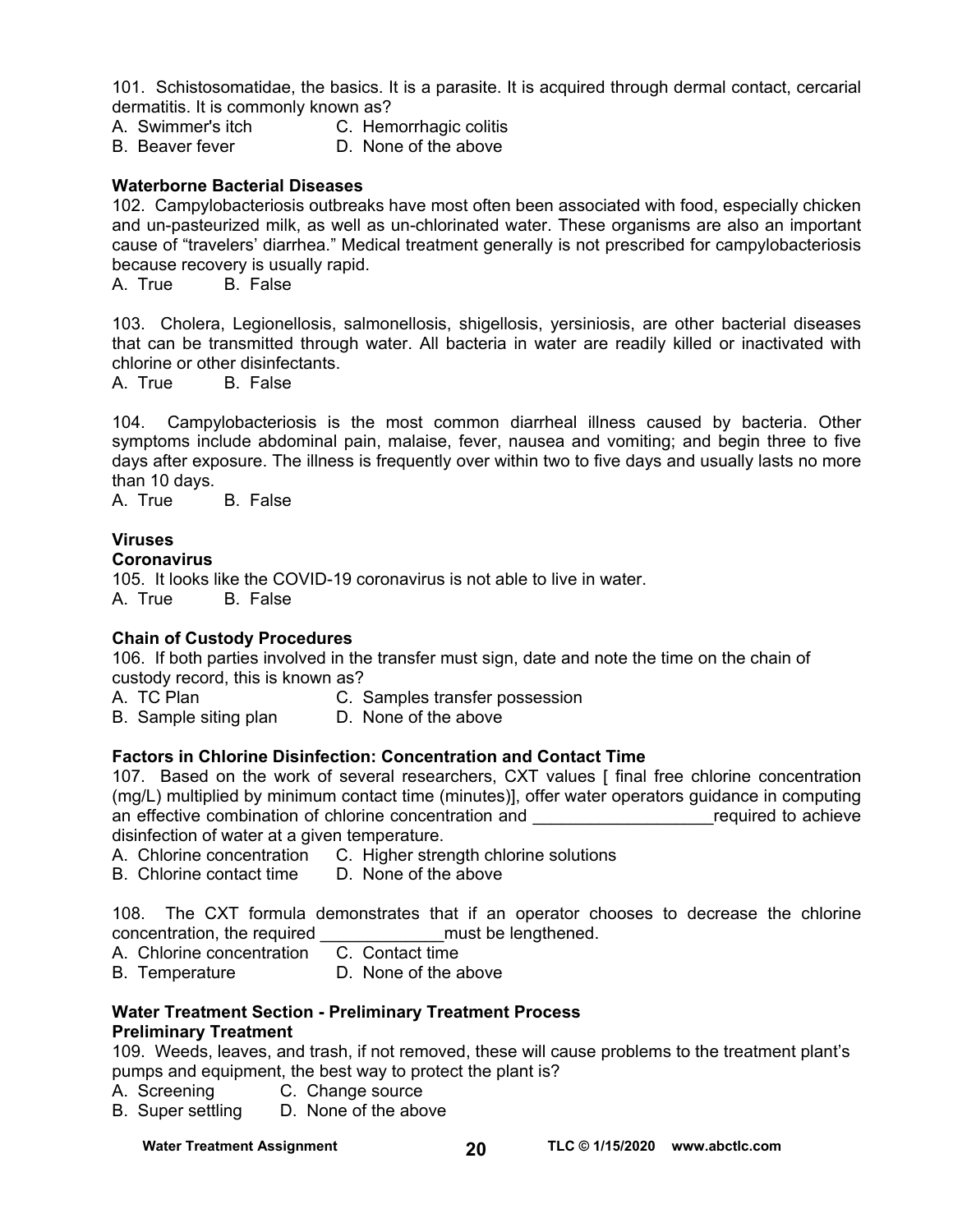#### **Pre-Sedimentation**

110. Sand and grit will damage plant equipment and pipes, so it must be removed with either rectangular or round shaped basin are called?

- A. Filtration basin(s) C. Sedimentation basin(s)
- B. Coagulation basin(s) D. None of the above

111. Which of the following treatment terms is used after the flocculation process?

- A. Filtration basin(s) C. Sedimentation basin(s)
- B. Coagulation basin(s) D. None of the above

# **Flights and Chains**

112. Flights and chains remove the scum from the **with the latter of the basin.** 

- A. Scum box C. Armature<br>B. Surface D. None of the
- D. None of the above

# **Circular Clarifiers**

113. The most common type of Circular Clarifier has a center pier or column.

A. True B. False

114. Which of the following processes uses alum and cationic polymer to neutralize the charge of colloidal particles?

- A. Filtration C. Flocculation
- B. Reconditioning D. None of the above

115. Which of the following is often used to enhance filter performance?

- A. Conventional technology C. Fast rinse
- B. Chemical pretreatment D. None of the above

116. Water treatment systems use settling tanks unit to allow for\_\_\_\_\_\_\_\_\_\_\_\_\_\_\_\_.

A. Gravity C. Settling time

B. Particle(s) D. Sedimentation and settling

117. Water treatment is a major requirement both for raw water for drinking and wastewater management, both have particles that need to sediment in order to obtain clear water. A. True B. False

118. Tube settler design reduces the depth significantly compared to the conventional clarifier. This helps in reduction of

A. Gravity C. Settling time

B. Particle(s) D. Solids

# **Conventional Water Treatment Process Introduction**

119. **\_\_\_\_\_\_\_\_\_\_\_\_\_\_\_\_\_\_\_** along with pre-chlorination for removal of dissolved iron when present with small amounts relative of manganese

- A. Disinfection C. Pre-treatment
- B. Coagulation D. Aeration
- 120. **Example 120. 120. Example 120. html** for killing bacteria viruses and other pathogens.
- A. Disinfection C. Pre-treatment<br>B. Coagulation D. Aeration along
- D. Aeration along with pre-chlorination

(S) Means the answer can be plural or singular in nature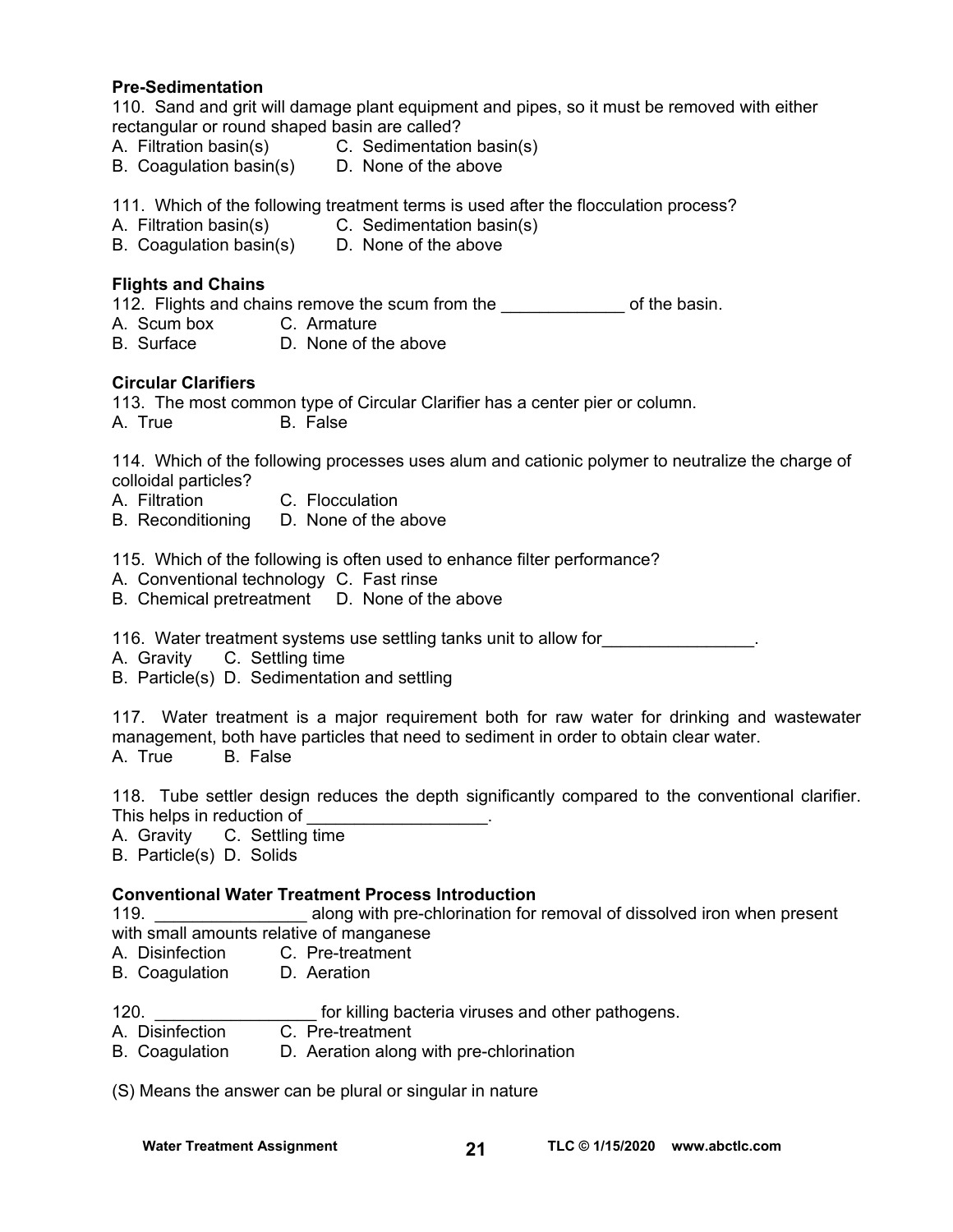121. Coagulant aids, also known as polyelectrolytes – to improve a measure and for more robust floc formation

- A. Disinfection C. Pre-treatment
- B. Coagulation D. Aeration along with pre-chlorination

#### **Treatment Design and Plant Operation**

122. SCADA (Supervisory Control and Data Acquisition) automation of water treatment is common in the US. Source water quality through the seasons, scale, and environmental impact can dictate capital costs and operating costs. End use of the treated water dictates the necessary quality monitoring technologies.

A. True B. False

#### **SWTR Rule**

123. Turbidity is caused by particles suspended in water. These particles scatter or reflect light rays, making the water appear cloudy.

A. True B. False

124. Turbidity is expressed in nephelometric turbidity units (ntu) and a reading in excess of 5 ntu is generally noticeable to water system customers. A. True B. False

125. Turbidity changes in the distribution system can indicate developing problems. Increases in turbidity may also be caused by changes in velocity or inadequate flushing following main replacement.

A. True B. False

#### **Zeta Potential Introduction**

126. Zeta potential is a physical property exhibited by all solid-liquid and liquid-liquid colloidal systems. Surrounding the surface of all dispersed particles is a thick layer of ions that have the same charge of the particle's surface called the ATP layer.

A. True B. False

127. The zeta potential is defined as the voltage at the edge of the slipping (shear) plane with respect to the bulk-dispersing medium, where ions, molecules and other agents are no longer associated with a particle's surface.

A. True B. False

#### **Solubility of Substances in Water**

128. Water is an excellent solvent for many compounds. Some dissolve in it as molecules while others, called electrolytes, dissociate and dissolve not as neutral molecules but as charged species called ions.

A. True B. False

129. Compounds which exist as solid ionic crystals dissolve in water as ions, and most of them are highly soluble in water. "Highly soluble" is a somewhat elastic description, but generally means soluble to at least the extent of forming 0.1 to 1.0 molar aqueous solutions.

A. True B. False

#### **Purpose of Coagulation**

130. Chemical Coagulation in the water/wastewater treatment is the process of bringing suspended matter in untreated water together for the purpose of settling and for the preparation of the water for filtration.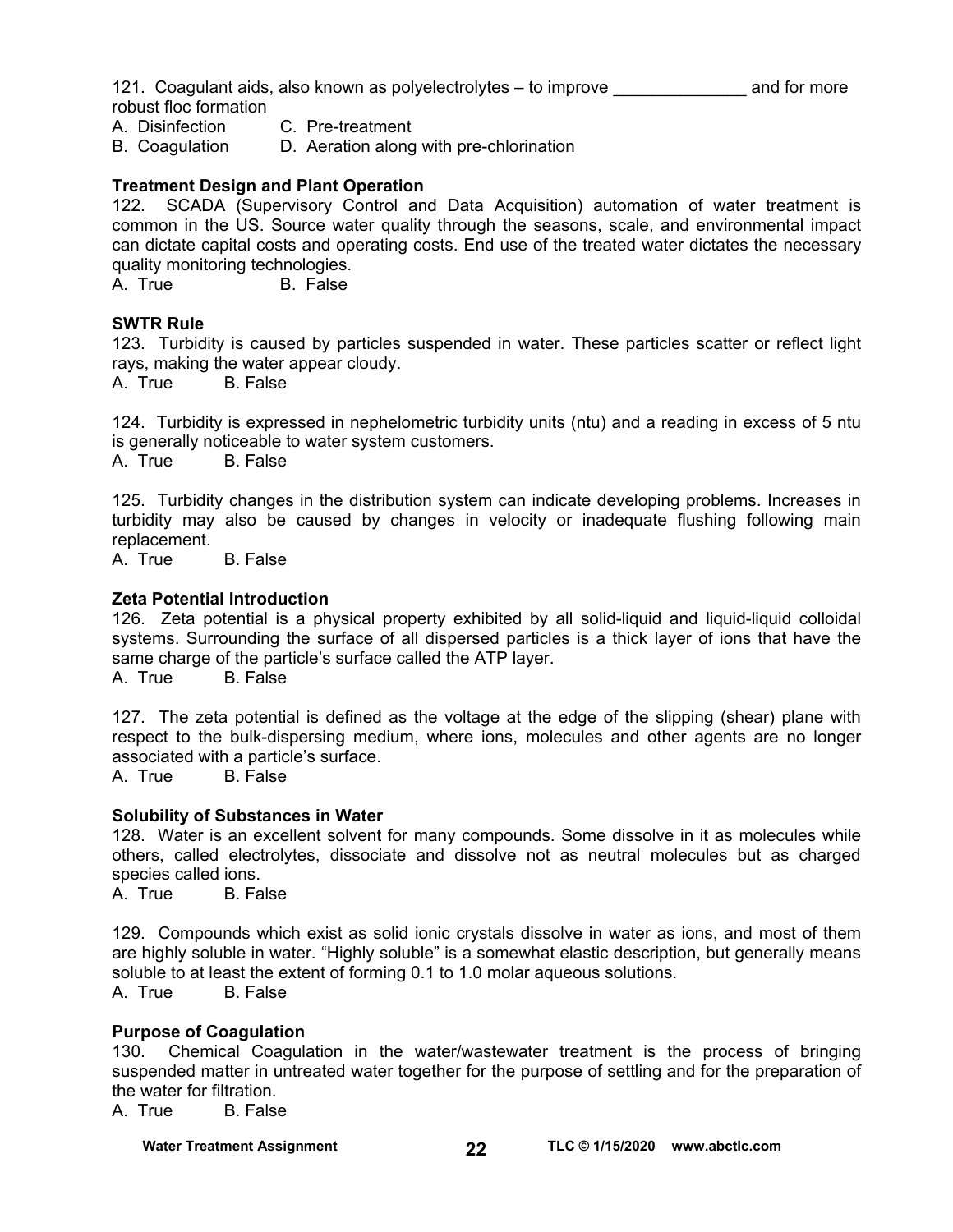#### **Turbidity Particles**

131. The ability of particles to remain suspended in water is a function of hydrogen ion activity. A. True B. False

#### **Olation**

132. Olation involves the bridging of two or more of these large molecules to form even larger, positively charged ions. A typical molecule can contain eight aluminum ions, twenty hydroxide ions, and will have a +4 charge.

A. True B. False

#### **Zeta Potential**

133. The Zeta Potential is reduced to zero in order for coagulation to occur, because the forces of attraction are predominant.

A. True B. False

# **Coagulants – Alum and Ferric Aluminum Sulfate (Alum)**

134. Aluminum Sulfate is also known as alum, filter alum, and alumina sulfate. Alum is the most widely used coagulant. Alum is available in dry form as a powder or in lump form. It can also be purchased and fed as a liquid.

A. True B. False

|              | 135. Carbon dioxide and sulfate are generally byproducts of these reactions. During the reactions,      |
|--------------|---------------------------------------------------------------------------------------------------------|
| alum acts as | to reduce the pH and alkalinity of the water supply. It is                                              |
|              | important that sufficient alkalinity be present in the water supply for the various reactions to occur. |
|              | A. Inorganic coagulant(s) C. Byproducts of these reactions                                              |
| B. An acid   | D. None of the above                                                                                    |

136. Alum can be effective in the pH range of 5.5 to 7.8, but seems to work best in most water supplies in a pH range of 6.8 to 7.5. Below a pH range of 5.5, alkalinity in the water supply is generally insufficient.

A. True B. False

137. The aluminum ions become soluble rather than insoluble and do not participate in the hydration and **the sum of the contract of the alum** effective as a coagulant. In these instances the plant may experience higher than normal filtered water turbidities, and much of the aluminum will pass through the filters.

A. Post filtration alum coagulation C. Byproducts of these reactions

B. Olation reaction(s) D. None of the above

#### **Ferric Chloride (Ferric)**

138. Ferric chloride is becoming more extensively used as a coagulant due partially to the fact that the material can be purchased as a liquid.

A. True B. False

139. \_\_\_\_\_\_\_\_\_\_\_\_\_\_\_\_\_\_\_\_\_\_\_\_\_\_are available, such as potash alum, ammonia alum, ferrous sulfate (copperas), and chlorinated copperas.

A. Other inorganic coagulants C. Byproducts of these reactions

B. Olation reaction(s) D. None of the above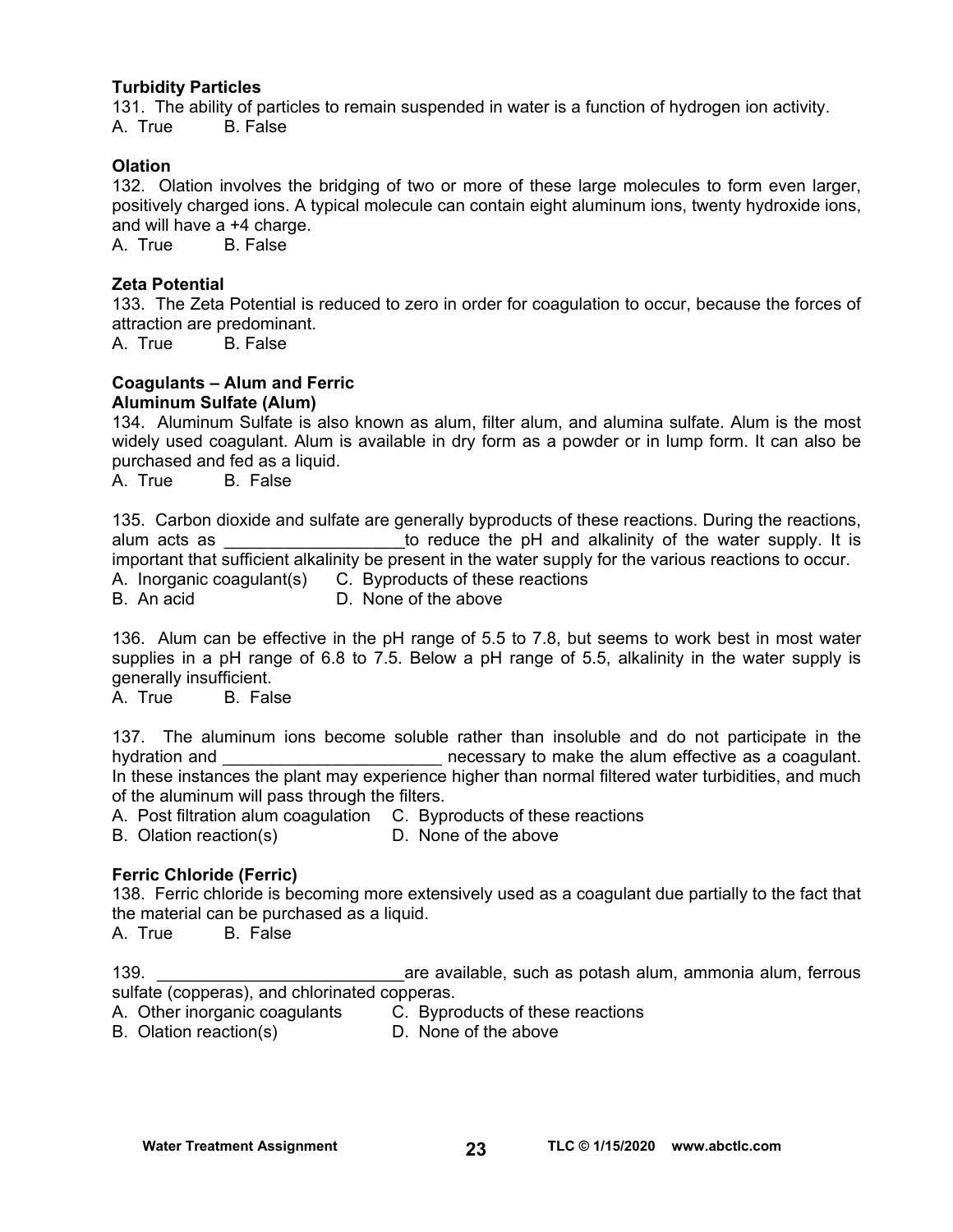140. Typical dosages of the inorganic coagulants range from 50 pounds per million gallons of water treated under ideal conditions to as high as 800 to 1000 pounds per million gallons of water treated under **Example 20** conditions.

A. Worst case C. Increased

B. Decreased D. None of the above

#### **Factors Influencing Coagulation Effects of pH**

141. The pH range in which a coagulation process occurs may be the single most important factor in **the coagulation.** The vast majority of coagulation problems are related to improper pH levels.

A. Improper C. Proper

B. Optimum D. None of the above

142. In many plants, it is necessary to adjust the pH level in the coagulation process. In most cases, this involves the addition of lime, caustic soda, or soda ash to maintain a minimum pH level. In some cases, however, acids may be necessary to raise or lower the pH level to an range.

- A. Improper C. Little or no effect
- B. Optimum D. None of the above

143. In some water plants, the acidic reactions of the inorganic salts are taken advantage of when the raw water pH levels are the raw water pH levels are the community of the coagulant is intentionally induced in order for the coagulation process to occur in the optimum range.

- A. Improper C. Higher than desired
- B. Optimum D. None of the above

# **Effects of Salts**

144. Since no natural waters are completely pure, each will have various levels of cations and anions such as calcium, sodium, magnesium, iron, manganese, sulfate, chloride, phosphate, and others. Some of these ions may affect the efficiency of

A. All chemical reactions C. Collision between the colloids

B. The coagulation process D. None of the above

# **Nature of Turbidity**

145. Generally, higher turbidity levels require higher coagulant dosages. However, seldom is the relationship between turbidity level and coagulant dosage linear. Usually, the additional coagulant required is **the contract in the state of the to the contract of the contract of the contract of the contract o** collision probabilities of the colloids during high turbidities.

- A. Improper C. Relatively small
- B. Optimum D. None of the above

146. Organic colloids may be present in a water supply due to pollution, and these colloids can be difficult to remove in the coagulation process. In this situation, the state of coagulant dosages are generally required.

- A. Improper C. Slowly
- B. Higher D. None of the above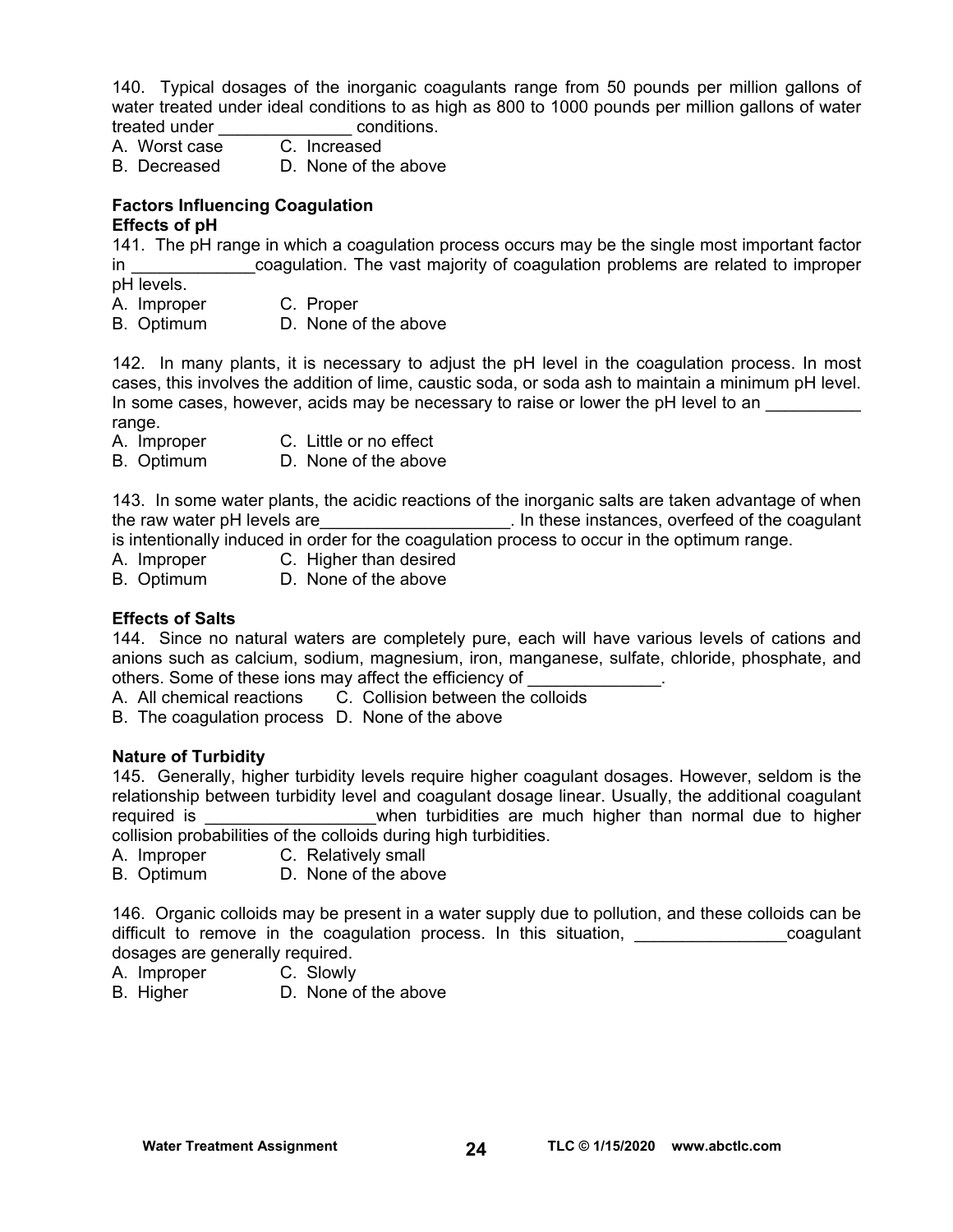#### **Water Temperature**

147. Cold water temperatures can cause two factors that add to the difficulty of the coagulation process. As water temperatures approach freezing, almost all chemical reactions occur more

 $\mathcal{L}_\text{max}$  , where  $\mathcal{L}_\text{max}$  is the set of  $\mathcal{L}_\text{max}$ A. Improper C. Slowly B. Higher D. None of the above

#### **Mixing Effects**

148. Poor or inadequate mixing results in an uneven dispersion of the coagulant. Unfortunately, many older plants were designed with mixing facilities that generally do not accomplish mixing in the most efficient manner. As a result, it becomes necessary to use higher than necessary dosages of coagulant to achieve an optimum level of efficiency in the process.

A. True B. False

#### **Effect of the Coagulant**

149. The choice of the proper coagulant for the given conditions is of critical importance in maintaining an efficient coagulation scheme under widely varying conditions. The chemicals most commonly used in the coagulation process are Aluminum Sulfate, Ferric Chloride, Ferric Sulfate, and Cationic Polymers.

A. True B. False

#### **Corrosion Control Introduction**

150. Corrosion is the deterioration of a substance by chemical action. Lead, cadmium, zinc, copper and iron might be found in water when metals in water distribution systems corrode. Drinking water contaminated with certain metals (such as  $\qquad$ ) can harm human health.

A. Lead C. Lead and cadmium B. Lead and copper D. None of the above

151. The EPA has banned the use of lead solders, fluxes and pipes in the installation or repair of any public water system. In the past, solder used in plumbing has been  $\blacksquare$ 

A. 60% lead and 40% tin C. 50% copper and 50% lead

B. 50% tin and 50% lead D. None of the above

# **Cathodic Protection**

#### **Sacrificial Anode Systems**

152. Sacrificial anodes are pieces of metal more electrically active than the steel piping system. Because these anodes are more active, the corrosive current will exit from them rather than the piping system.

A. True B. False

#### **Coagulation and Flocculation Summary Rapid Sand Filtration**

153. Which terms is the most prevalent form of water treatment technology in use today?

- A. Conventional technology C. Rapid Sand filtration
	-

B. Sedimentation process D. None of the above

#### **Coagulation**

154. At the Water Treatment Plant, alum is added to the water in the "flash mix" to cause microscopic impurities in the water to clump together.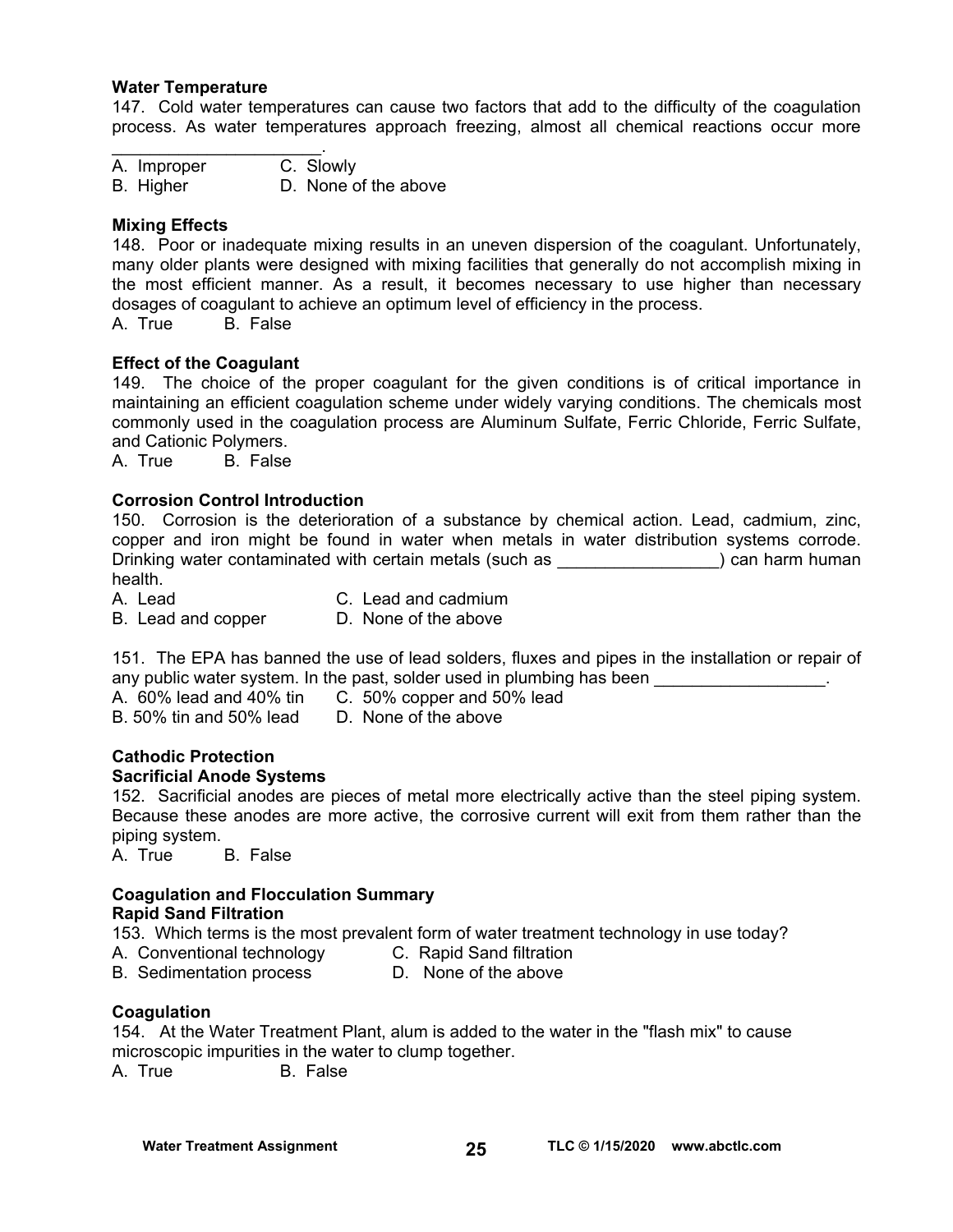155. Fine particles must be coagulated, or "stuck together" to form larger particles that can be filtered, this is achieved through the use of?

- A. Sedimentation chemicals C. Flocculation chemicals
- B. Coagulant chemicals D. None of the above
- 

156. Which of the following terms are so small, their charge per volume is significant?<br>A. Aluminum Sulfate molecules C. Colloidal particles

- A. Aluminum Sulfate molecules C. Colloidal particles<br>B. Coagulant chemicals B. None of the above
- B. Coagulant chemicals

157. Liquid **Example 20** is usually a 48.86% solution.

- A. Cationic polymers C. Aluminum Sulfate
- B. Soda ash D. None of the above

# **Flocculation**

158. Flocculation is the process of bringing together destabilized or coagulated particles to form larger masses that can be settled and/or filtered out of the water being treated. A. True B. False

# **Pre-Sedimentation**

159. Contingent on the quality of the source water, some plants have pre-sedimentation, which allows larger **allows** larger  $\qquad \qquad$  in a reservoir or lake reducing solid removal loads.

- A. Equalization of the basin C. Floc particles mix
- B. Particles time to settle **D.** None of the above
- 

# **Sedimentation**

160. Sedimentation is the process of destabilizing coagulated particles in water. A. True B. False

161. In which process does the velocity of the water is decreased so that the suspended material, including flocculated particles, can settle out by gravity?

- A. Sedimentation C. Rapid Sand filtration
- B. Flocculation D. None of the above

#### **Water Filtration Key Terms Declining Rate Filters**

162. The filter flow rate will vary with? A. Head loss C. Effluent control B. Uniform media D. None of the above

# **Detention Time**

163. Detention time is actual time required for a small amount of water to pass through a Sedimentation basin at a given rate of flow, or the calculated time required for a small amount of liquid to pass through a tank at a given rate of flow.

A. True B. False

# **Disinfection**

164. Chlorine kills or "inactivates" harmful microorganisms in water. A. True B. False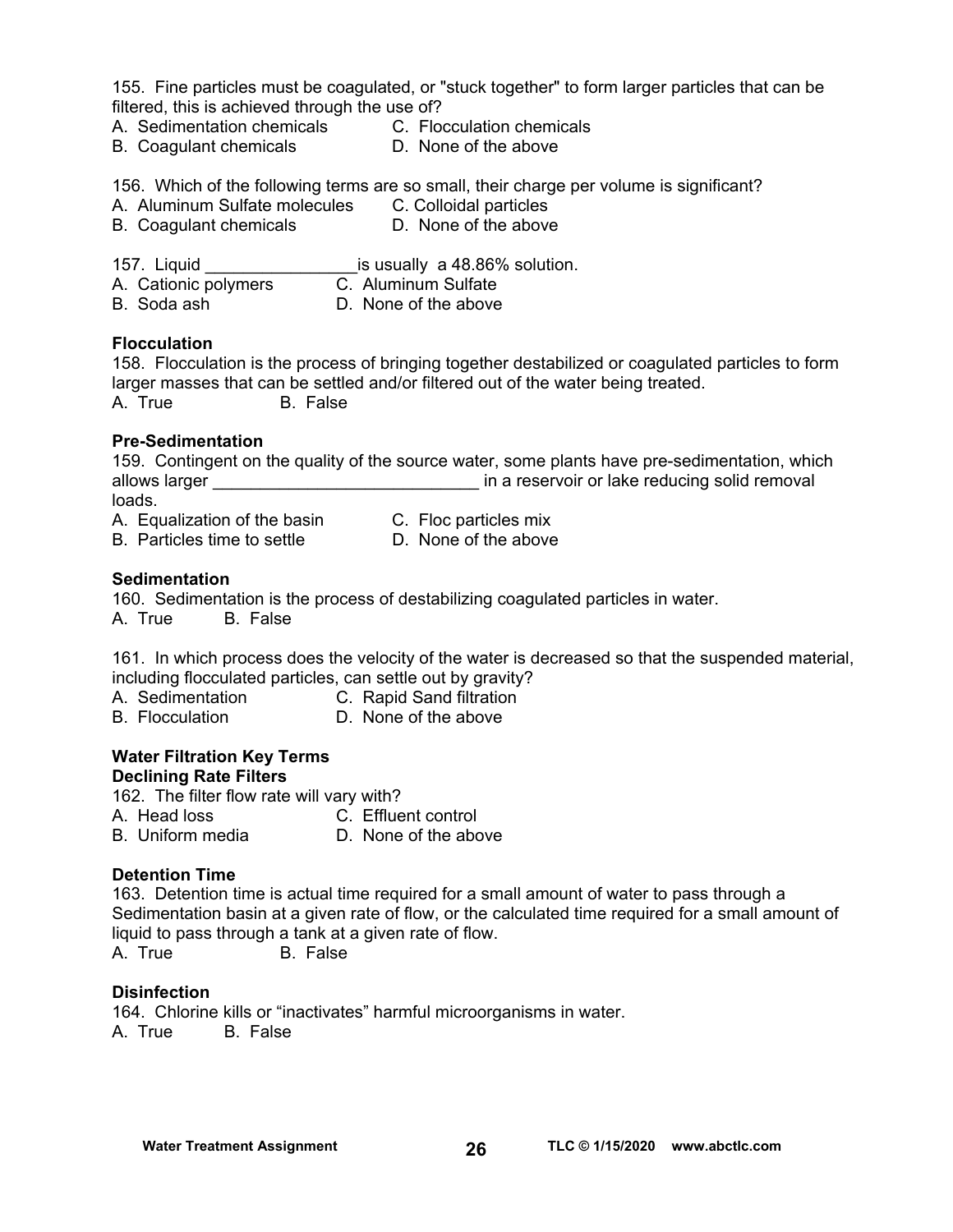#### **Jar Testing**

165. Jar testing traditionally has been done on an infrequent basis in most water treatment plants to control THMs.

A. True B. False

#### $pH$

166. According to the text, pH is an expression of a basic or acid condition of a liquid. The range is from 0-14, zero being the most acid and 14 being the most alkaline. A pH of 7 is considered to be neutral.

A. True B. False

# **Caustic**

167. A strong chemical - NaOH is used in the treatment process to neutralize acidity, and to lower the pH value.

A. True B. False

# **Polymer**

168. Polymer is a water treatment chemical that when combined with other types of coagulants, aids in binding small suspended particles to larger particles to help in the settling and filtering processes.

A. True B. False

#### **Post-Chlorine**

169. The operator should make sure that the chlorinated water holds a residual in the distribution system.

A. True B. False

#### **Pre-Chlorination**

170. Before the filtration process, chlorination helps control fish and vegetation. A. True B. False

# **Hydrofluosilicic Acid**

171.  $H_2$ SiF<sub>6</sub> a clear fuming corrosive gas, with a pH ranging from 8 to 9 and used in water treatment to fluoridate drinking water. A. True B. False

# **Taste and Odor Control**

172. Which of the following is occasionally added for taste and odor control?

- A. Turbidity powder C. Powdered activated carbon (PAC)
- B. Fluoride D. None of the above

#### **Water Quality**

173. Water quality testing needs to be conducted throughout the water treatment process. A. True B. False

#### **Chemical Feed and Rapid Mix**

174. Alum is a coagulant chemical, that neutralize negative charges on small particles, allowing them to stick together and form larger particles that are more easily removed by sedimentation or filtration.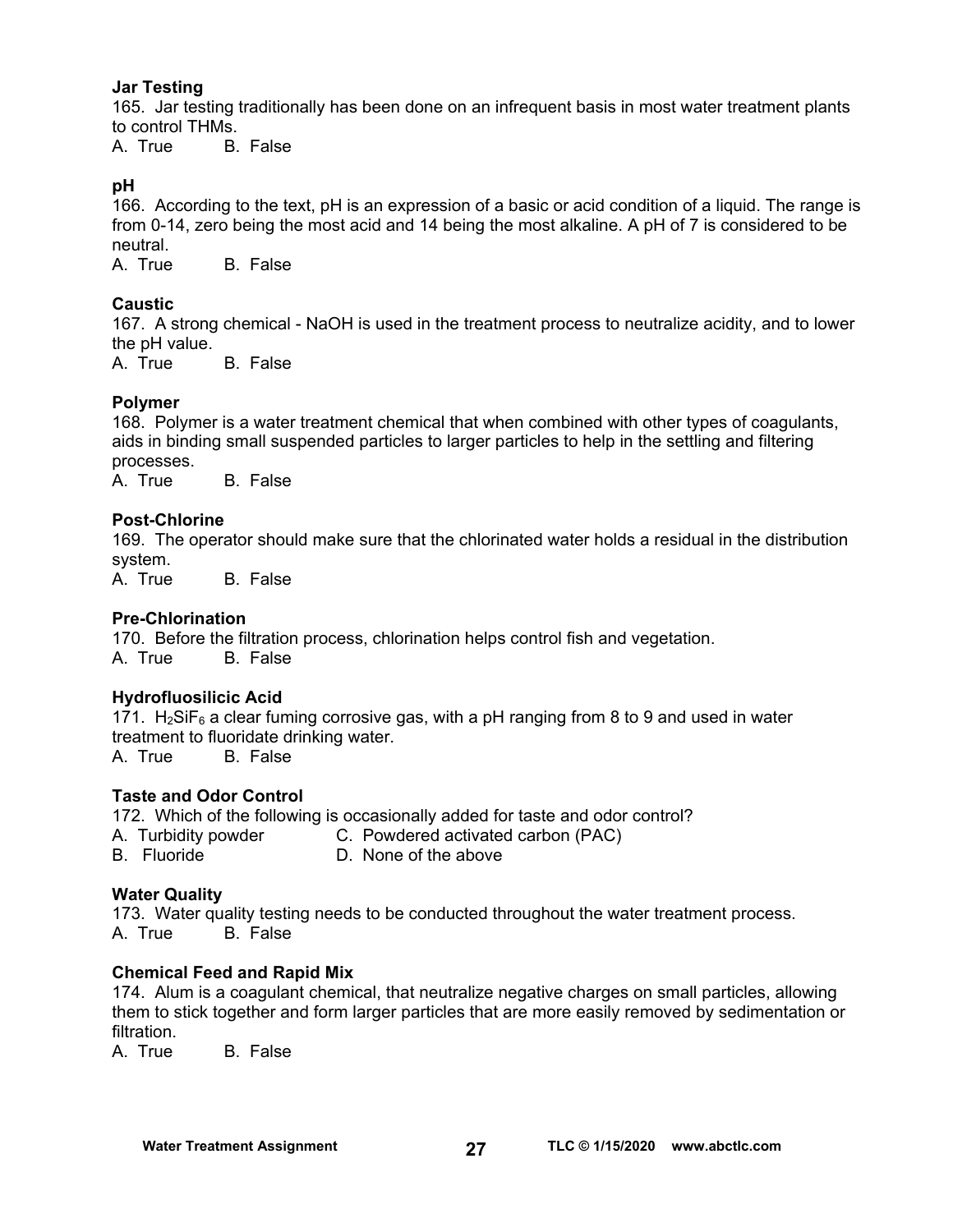# **Short-Circuiting**

175. Short-Circuiting is usually undesirable, since it may result in shorter contact, reaction, or settling times in comparison with the?

- 
- B. Sedimentation/clarification process D. None of the above
- A. Presumed detention times C. Modification of the conventional process
	-

# **Tube Settlers**

176. Tube settlers are a modification of the conventional process contains many metal "tubes" that are normally placed in?

- A. Flocculation basin C. An up-flow clarifier
- B. Sedimentation basin or clarifier D. None of the above
- -

# **Adsorption Clarifiers**

177. In the tube-settler type of package plant, the Sedimentation/clarification process is followed by mixed-media filtration and disinfection to complete the water treatment.

A. True B. False

# **Clearwell**

178. The clearwell provides temporary storage for the treated water, which is the final step in the conventional treatment process.

A. True B. False

# **Sampling**

179. Care should be taken not to disturb the bottom of the water source or along the sides. So as not to stir up any settled solids. This would create erroneous results. There are different techniques for both bacteriological and disinfection byproduct samplings. Collect the water sample at least 6 inches under the surface by plunging the container mouth down into the water and turning the mouth towards the current by dragging the container slowly horizontal.

A. True B. False

# **Filtration Overview**

180. Filtration is a water treatment process step used to remove turbidity, dissolved organics, odor, taste and color.<br>A. True B. Fals

B. False

# **Anthracite Coal or Activated Carbon**

181. Water is normally filtered at a rate of between 10 and 2 gpm per square foot, the water is filtered through an approximate 36" depth of graded sand.

A. True B. False

182. For a filter which of the following should be conducted on a routine basis, at least once per day?

A. Filtration process performance C. Post-disinfection performance

B. Effluent control measurement  $\Box$  None of the above

# **EPA Filter Backwash Rule- Introduction**

183. The U.S. Environmental Protection Agency (EPA) has finalized the Long Term 1 Enhanced Surface Water Treatment Rule and Filter Backwash Rule (LT1FBR) to increase protection of finished drinking water supplies from contamination by Cryptosporidium and other microbial pathogens.<br>A. True

B. False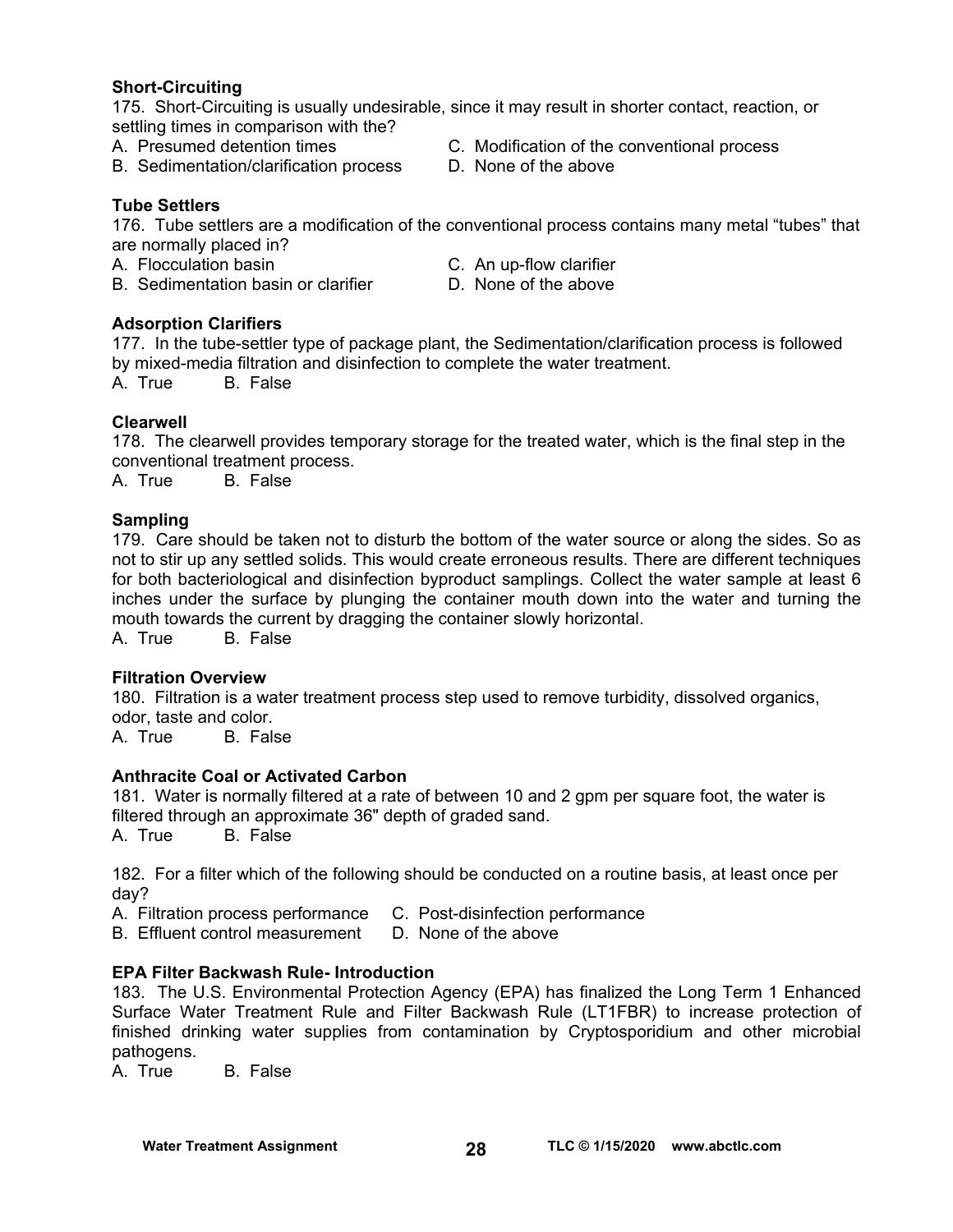#### **LT1FBR Required**

184. The LT1FBR provisions does not apply to public water systems using surface water or ground water under the direct influence of surface water systems. A. True B. False

**Turbidity** 

185. Which of the following must comply with specific combined filter effluent turbidity requirements?

- A. Watershed C. Conventional and Direct filtration systems
- B. Disinfection profile D. None of the above

#### **Disinfection Benchmarking**

186. Public water systems will be required to develop a **Theorem Contains the latter** unless they perform applicability monitoring which demonstrates their disinfection byproduct levels are less than 80% of the maximum contaminant levels.

- A. Disinfection profile C. Disinfection benchmark
	-
- B. Direct filtration system D. None of the above
	-

# **Filtration Process- Detailed**

187. Removal of plays an important role in the natural treatment of groundwater as it percolates through the soil.

- 
- B. Serious problems in filter operation D. None of the above
- A. Suspended solids by filtration **C. Coagulation and flocculation processes** 
	-

#### **Filtration Processes**

188. The traditional design for many years is conventional filtration; this method provides effective treatment for just about any range of tastes and odors. A. True B. False

# **High Rate Filters**

189. In the design of the high rate filter, the top layers consist of a fine material with the course material farther down, allowing the suspended material to penetrate less into the filter. A. True B. False

#### **Pressure Sand Filters**

190. Filtration operation is divided into three steps: filtering, backwashing, and?

A. Filter run C. Return to waste

B. Filtering to waste D. None of the above

# **Declining Rate**

191. According to the text, which of the following allows the filter head to increase until the filter becomes plugged with particles and the Head loss is too great to continue operation of the filter?

- A. Declining Rate C. Fast sand
- B. Gravity filters **D. None of the above**

#### **Loss of Head Indicator**

192. Which of the following is required to force the water through the filter?

- A. Filter run C. Head loss
	-
- B. Force D. None of the above